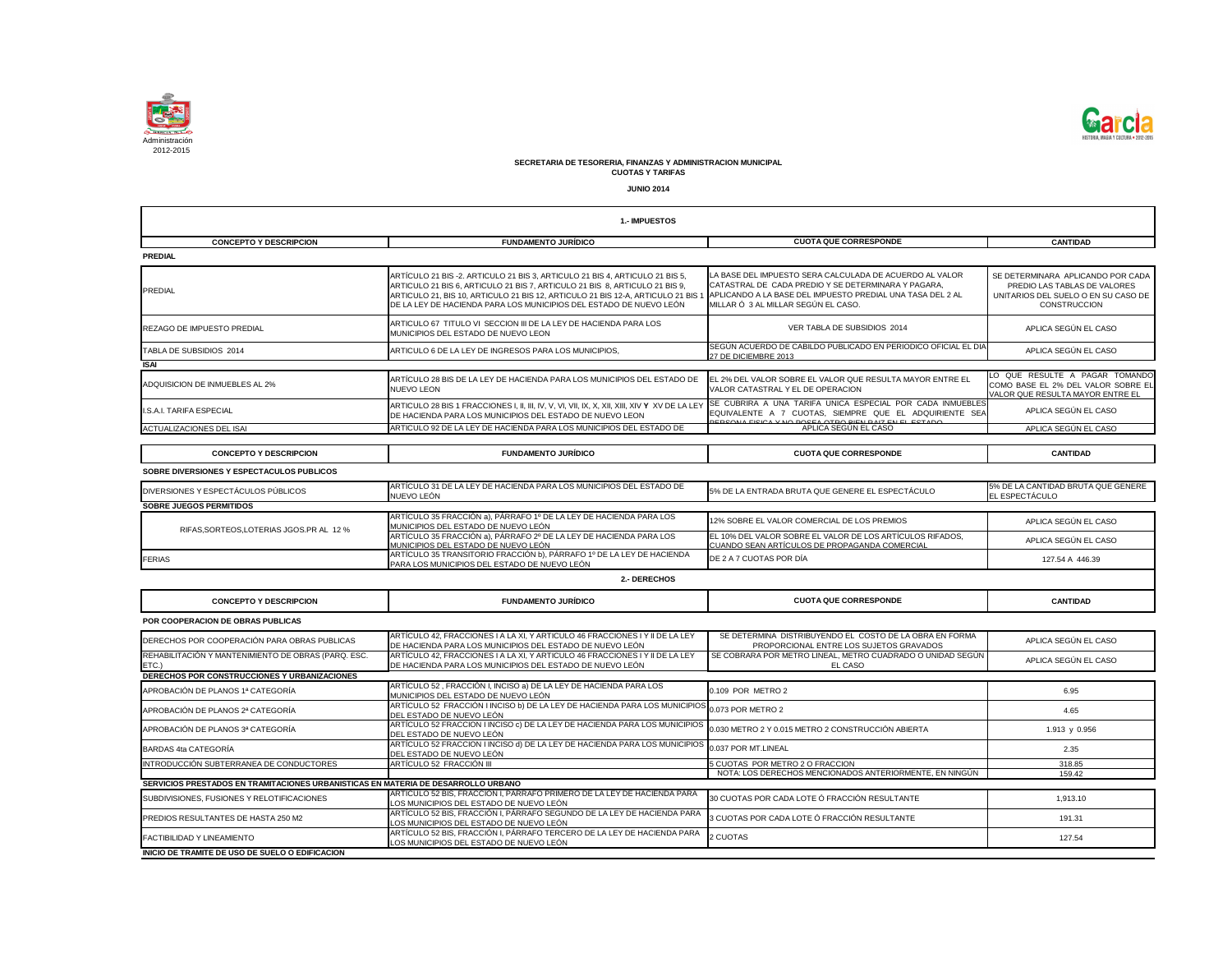| INICIO DE TRAMITE DE LICENCIA DE USO DE SUELO O<br><b>IEDIFICACIÓN HASTA 100 M2</b>        | ARTÍCULO 52 BIS, FRACCIÓN II, INCISO b) DE LA LEY DE HACIENDA PARA LOS<br>IMUNICIPIOS DEL ESTADO DE NUEVO LEÓN | 6 CUOTAS  | 382.62   |
|--------------------------------------------------------------------------------------------|----------------------------------------------------------------------------------------------------------------|-----------|----------|
| INICIO DE TRÁMITE DE LICENCIA DE USO DE SUELO Ó<br>EDIFICACIÓN MAYOR DE 100 Y HASTA 250 M2 | ARTÍCULO 52 BIS, FRACCIÓN II, INCISO b) DE LA LEY DE HACIENDA PARA LOS<br>IMUNICIPIOS DEL ESTADO DE NUEVO LEÓN | 12 CUOTAS | 765.24   |
| INICIO DE TRÁMITE DE LICENCIA DE USO DE SUELO Ó<br>EDIFICACIÓN MAYOR DE 250 Y HASTA 500 M2 | ARTÍCULO 52 BIS, FRACCIÓN II, INCISO c) DE LA LEY DE HACIENDA PARA LOS<br>IMUNICIPIOS DEL ESTADO DE NUEVO LEÓN | 18 CUOTAS | 1,147.86 |
| INICIO DE TRÁMITE DE LICENCIA DE USO DE SUELO Ó<br>EDIFICACIÓN MAYOR DE 500 HASTA 1000 M2  | ARTÍCULO 52 BIS, FRACCIÓN II, INCISO d) DE LA LEY DE HACIENDA PARA LOS<br>MUNICIPIOS DEL ESTADO DE NUEVO LEÓN  | 24 CUOTAS | 1,530.48 |
| INICIO DE TRÁMITE DE LICENCIA DE USO DE SUELO Ó<br>EDIFICACIÓN MAYOR DE 1000 M2            | ARTÍCULO 52 BIS, FRACCIÓN II, INCISO e) DE LA LEY DE HACIENDA PARA LOS<br>MUNICIPIOS DEL ESTADO DE NUEVO LEÓN  | 30 CUOTAS | 1,913.10 |

| <b>LICENCIAS DE USO DE SUELO O EDIFICACIONES</b>                                                                         |                                                                                                                                                                      |                                                                                                                                                                                                                                                                                                                                                                                                                                                                                    |            |
|--------------------------------------------------------------------------------------------------------------------------|----------------------------------------------------------------------------------------------------------------------------------------------------------------------|------------------------------------------------------------------------------------------------------------------------------------------------------------------------------------------------------------------------------------------------------------------------------------------------------------------------------------------------------------------------------------------------------------------------------------------------------------------------------------|------------|
| LICENCIA DE USO DE SUELO Ó EDIFICACIÓN HASTA 100 M2                                                                      | ARTÍCULO 52 BIS, FRACCIÓN III, INCISO a) DE LA LEY DE HACIENDA PARA LOS<br>MUNICIPIOS DEL ESTADO DE NUEVO LEÓN                                                       | 6 CUOTAS                                                                                                                                                                                                                                                                                                                                                                                                                                                                           | 382.62     |
| LICENCIA DE USO DE SUELO Ó EDIFICACIÓN MAYOR DE 100<br><b>HASTA 250 M2</b>                                               | ARTÍCULO 52 BIS, FRACCIÓN III, INCISO b) DE LA LEY DE HACIENDA PARA LOS<br>MUNICIPIOS DEL ESTADO DE NUEVO LEÓN                                                       | <b>12 CUOTAS</b>                                                                                                                                                                                                                                                                                                                                                                                                                                                                   | 765.24     |
| LICENCIA DE USO DE SUELO Ó EDIFICACIÓN MAYOR DE 250<br><b>HASTA 500 M2</b>                                               | ARTÍCULO 52 BIS, FRACCIÓN III, INCISO c) DE LA LEY DE HACIENDA PARA LOS<br>MUNICIPIOS DEL ESTADO DE NUEVO LEÓN                                                       | <b>18 CUOTAS</b>                                                                                                                                                                                                                                                                                                                                                                                                                                                                   | 1,147.86   |
| LICENCIA DE USO DE SUELO Ó EDIFICACIÓN MAYOR DE 500<br><b>HASTA 1000 M2</b>                                              | ARTÍCULO 52 BIS, FRACCIÓN III, INCISO d) DE LA LEY DE HACIENDA PARA LOS<br>MUNICIPIOS DEL ESTADO DE NUEVO LEÓN                                                       | 24 CUOTAS                                                                                                                                                                                                                                                                                                                                                                                                                                                                          | 1,530.48   |
| LICENCIA DE USO DE SUELO MAYOR DE 1000 M2                                                                                | ARTÍCULO 52 BIS, FRACCIÓN III, INCISO e) DE LA LEY DE HACIENDA PARA LOS<br>MUNICIPIOS DEL ESTADO DE NUEVO LEÓN                                                       | 30 CUOTAS                                                                                                                                                                                                                                                                                                                                                                                                                                                                          | 1,913.10   |
| <b>ADICIONALES</b>                                                                                                       |                                                                                                                                                                      |                                                                                                                                                                                                                                                                                                                                                                                                                                                                                    |            |
| ADICIONALES LICENCIA DE USO DE DUELO Ó EDIFICACIÓN<br>HASTA 100M2                                                        | ARTÍCULO 52 BIS, FRACCIÓN III, PÁRRAFO SEGUNDO, INCISO a) DE LA LEY DE<br>HACIENDA PARA LOS MUNICIPIOS DEL ESTADO E NUEVO LEÓN                                       | 0.08 CUOT. POR MT2                                                                                                                                                                                                                                                                                                                                                                                                                                                                 | 5.10       |
| ADICIONALES LICENCIA DE USO DE SUELO Ó EDIFICACIÓN<br>MAYOR DE 100 HASTA 250 M2                                          | ARTÍCULO 52 BIS, FRACCIÓN III, PÁRRAFO SEGUNDO, INCISO b) DE LA LEY DE<br>HACIENDA PARA LOS MUNICIPIOS EL ESTADO DE NUEVO LEÓN                                       | 0.16 CUOT., POR MT2                                                                                                                                                                                                                                                                                                                                                                                                                                                                | 10.20      |
| ADICIONALES LICENCIA DE USO DE SUELO Ó EDIFICACIÓN<br>MAYOR DE 250 HASTA 500 M2                                          | ARTÍCULO 52 BIS, FRACCIÓN III, PÁRRAFO SEGUNDO, INCISO c) DE LA LEY DE<br>HACIENDA PARA LOS MUNICIPIOS DEL ESTADO DE NUEVO LEÓN                                      | 0.24 CUOT. POR MT2                                                                                                                                                                                                                                                                                                                                                                                                                                                                 | 15.30      |
| ADICIONALES LICENCIA DE USO DE SUELO Ó EDIFICACIÓN<br>MAYOR DE 500 HASTA 1000 M2                                         | ARTÍCULO 52 BIS, FRACCIÓN III, PÁRRAFO SEGUNDO, INCISO d) DE LA LEY DE<br>HACIENDA DE LOS MUNICIPIOS DEL ESTADO DE NUEVO LEÓN                                        | 0.31 CUOT. POR MT2                                                                                                                                                                                                                                                                                                                                                                                                                                                                 | 19.76      |
| ADICIONALES LICENCIA DE USO DE SUELO Ó EDIFICACIÓN<br><b>MAYOR DE 1000 M2</b>                                            | ARTÍCULO 52 BIS, FRACCIÓN III, PÁRRAFO SEGUNDO, INCISO e) DE LA LEY DE<br>HACIENDA PARA LOS MUNICIPIOS DELESTADO DE NUEVO LEÓN                                       | 0.38 CUOTAS POR MT2                                                                                                                                                                                                                                                                                                                                                                                                                                                                | 24.23      |
|                                                                                                                          |                                                                                                                                                                      | NOTA: LA CUOTA PREVISTA NO EXCEDERÁ DE \$8.00 POR METRO<br>CUADRADO PARA EDIFICACIONES HABITACIONALES MULTIFAMILIARES.                                                                                                                                                                                                                                                                                                                                                             |            |
| <b>FACTIBILIDAD Y AUTORIZACION DE REGIMEN DE CONDOMINIO</b>                                                              |                                                                                                                                                                      |                                                                                                                                                                                                                                                                                                                                                                                                                                                                                    |            |
| <b>VERTICAL</b>                                                                                                          | FACTIBILIDAD Y AUTORIZACIÓN DE RÉGIMENES EN CONDOMINIO ARTÍCULO 52 BIS, FRACCIÓN IV, INCISO a) DE LA LEY DE HACIENDA PARA LOS<br>MUNICIPIOS DEL ESTADO DE NUEVO LEÓN | 0.12 CUOTAS POR MT.2                                                                                                                                                                                                                                                                                                                                                                                                                                                               | 7.65       |
| FACTIBILIDAD Y AUTORIZACIÓN DE RÉGIMENES EN CONDOMINIO HACIENDA DE LOS MUNICIPIOS DEL ESTADO DE NUEVO LEÓN<br>HORIZONTAL | ARTÍCULO 52 BIS, FRACCIÓN IV, INCISO b) Y FRACCION V INCISO a) DE LA LEY DE                                                                                          | <b>POR FACTIBILIDAD Y LINEAMIENTOS: 117.5 CUOTAS</b>                                                                                                                                                                                                                                                                                                                                                                                                                               | 7,492.97   |
|                                                                                                                          | ARTÍCULO 52 BIS, FRACCIÓN IV, INCISO b) Y FRACCION V INCISO b) DE LA LEY DE<br>HACIENDA DE LOS MUNICIPIOS DEL ESTADO DE NUEVO LEÓN                                   | POR PROYECTO URBANISTICO: 117.5 CUOTAS                                                                                                                                                                                                                                                                                                                                                                                                                                             | 7,492.97   |
|                                                                                                                          | ARTÍCULO 52 BIS, FRACCIÓN IV, INCISO c) Y FRACCION V INCISO c) NUMERO 1 DE L                                                                                         | LOTES HABITACIONALES O INDUSTRIALES DE HASTA 150 M2: 0.107                                                                                                                                                                                                                                                                                                                                                                                                                         | 6.82       |
| FACTIBILIDAD Y AUTORIZACIÓN DE RÉGIMENES EN CONDOMINIO                                                                   | LEY DE HACIENDA DE LOS MUNICIPIOS DEL ESTADO DE NUEVO LEÓN                                                                                                           | LOTES HABITACIONALES O INDUSTRIALES DE MAS DE 150 M2 HASTA 300                                                                                                                                                                                                                                                                                                                                                                                                                     | 9.11       |
| <b>MIXTO</b>                                                                                                             |                                                                                                                                                                      | LOTES HABITACIONALES O INDUSTRIALES DE MAS DE 300 M2: 0.172                                                                                                                                                                                                                                                                                                                                                                                                                        | 10.96      |
|                                                                                                                          | ARTÍCULO 52 BIS, FRACCIÓN IV, INCISO b) Y FRACCION V INCISO b) NUMERO 3 DE<br>LA LEY DE HACIENDA DE LOS MUNICIPIOS DEL ESTADO DE NUEVO LEÓN                          | LOTES CAMPESTRES: 0.107 CUOTAS                                                                                                                                                                                                                                                                                                                                                                                                                                                     | 6.82       |
| <b>AUTORIZACION DE FRACCIONAMIENTOS</b>                                                                                  |                                                                                                                                                                      |                                                                                                                                                                                                                                                                                                                                                                                                                                                                                    |            |
| <b>FACTIBILIDAD Y LINEAMIENTOS</b>                                                                                       | ARTÍCULO 52 BIS, FRACCIÓN V, INCISO a) DE LA LEY DE HACIENDA DE LOS<br>MUNICIPIOS DEL ESTADO DE NUEVO LEÓN                                                           | 117.5 CUOTAS                                                                                                                                                                                                                                                                                                                                                                                                                                                                       | 7,492.97   |
| PROYECTO URBANÍSTICO                                                                                                     | ARTÍCULO 52 BIS, FRACCIÓN V, INCISO b) DE LA LEY DE HACIENDA PARA LOS<br>MUNICIPIOS DEL ESTADO DE NUEVO LEÓN                                                         | 117.5 CUOTAS                                                                                                                                                                                                                                                                                                                                                                                                                                                                       | 7,492.97   |
| <b>PROYECTO EJECUTIVO</b>                                                                                                | ARTÍCULO 52 BIS, FRACCIÓN V, INCICO c) NUMERALES 1, 2, 3, 4, 5, 6.                                                                                                   | SE COBRARA POR M2 DE ÁREA VENDIBLE DEPENDIENDO SI EL ÁREA ES A-LOTES CON SUPERFICIE HASTA 150 M2,<br>HABITACIONAL, INDUSTRIAL, CAMPESTRE U OTROS A-LOTES CON 6.823 MT.2, B-LOTES CON SUPERFICIE DE<br>SUPERFICIE HASTA 150 M2, 0.107 CUOTAS, B-LOTES CON SUPERFICIE MÁS DE 150 M2 Y HASTA 300 M2, 9.119 MT.2,<br>DE MÁS DE 150 M2 Y HASTA 300 M2, 0.143 CUOTAS, LOTES CON LOTES CON SUPERFICIE MAYOR A 300 M2<br>SUPERFICIE MAYOR A 300 M2 0.172 CUOTAS                            | 10.968 MT2 |
| <b>HABITACIONALES O INDUSTRIALES</b>                                                                                     | ARTÍCULO 52 BIS, FRACCION V, INCISO C) NUMERO 1 LETRA a b c                                                                                                          | HABITACIONALES E INDUSTRIALES, EXCEPTUANDO LOS PREDIOS A-LOTES CON SUPERFICIE HASTA 150 M2,<br>RESERVADOS PARA EQUIPAMIENTOS COMERCIALES Y DE SERVICIOS:SE 6.823 MT.2, B-LOTES CON SUPERFICIE DE<br>COBRARA POR M2 DE ÁREA VENDIBLE DEPENDIENDO SI EL ÁREA ES MÁS DE 150 M2 Y HASTA 300 M2, 9.119 MT.2,<br>HABITACIONAL, INDUSTRIAL, CAMPESTRE U OTROS A-LOTES CON LOTES CON SUPERFICIE MAYOR A 300 M2<br>SUPERFICIE HASTA 150 M2, 0.107 CUOTAS, B-LOTES CON SUPERFICIE 10.968 MT2 |            |
| LOTES CON SUPERFICIE HASTA 150 M2                                                                                        | ARTÍCULO 52 BIS, FRACCIÓN V. INCISO c), NÚMERO 1, APARTADO A. DE LA LEY DE<br>HACIENDA PARA LOS MUNICIPIOS DEL ESTADO DE NUEVO LEÓN                                  | 0.107 CUOTAS                                                                                                                                                                                                                                                                                                                                                                                                                                                                       | 6.82       |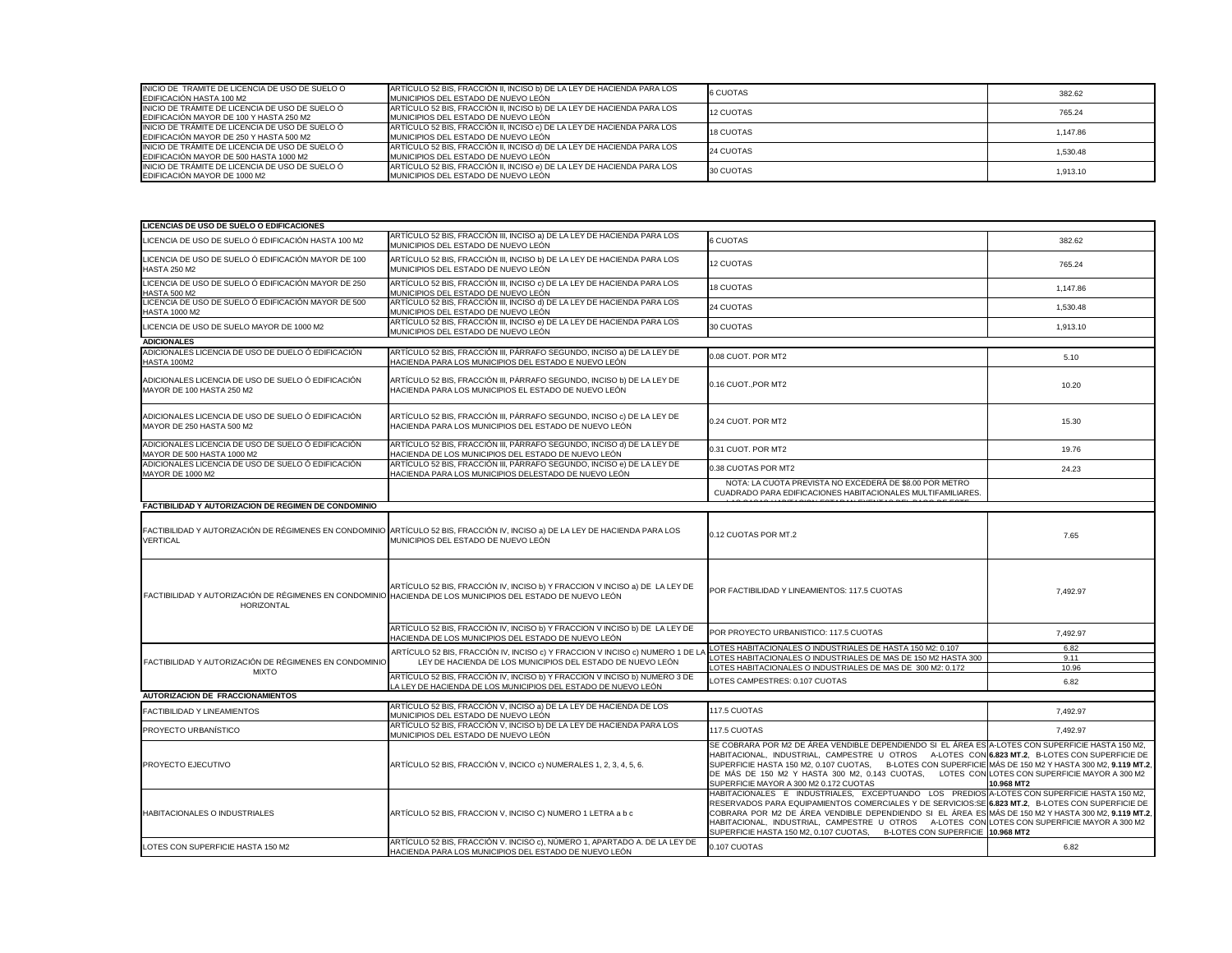| LOTES CON SUPERFICIE DE MAS DE 150 HASTA 300 M2                                                                                | ARTÍCULO 52 BIS, FRACCIÓN V. INCISO c), NÚMERO 1, APARTADO B. DE LA LEY DE<br>HACIENDA PARA LOS MUNICIPIOS DEL ESTADO DE NUEVO LEÓN                                                                       | 0.143 CUOTAS                                                                                                        | 9.11                     |
|--------------------------------------------------------------------------------------------------------------------------------|-----------------------------------------------------------------------------------------------------------------------------------------------------------------------------------------------------------|---------------------------------------------------------------------------------------------------------------------|--------------------------|
| LOTES CON SUPERFICIE MAYOR DE 300 M2                                                                                           | ARTÍCULO 52 BIS, FRACCIÓN V. INCISO c), NÚMERO 1, APARTADO C. DE LA LEY DE<br>HACIENDA PARA LOS MUNICIPIOS DEL ESTADO DE NUEVO LEÓN                                                                       | 0.172 CUOTAS                                                                                                        | 10.96                    |
| INDUSTRIALES UBICADOS EN EL MUNICIPIO                                                                                          | ARTÍCULO 52 BIS, FRACCIÓN V. INCISO c), NÚMERO 2 DE LA LEY DE HACIENDA<br>PARA LOS MUNICIPIOS DEL ESTADO DE NUEVO LEÓN                                                                                    | 0.107 CUOTAS                                                                                                        | 6.82                     |
| OTROS UBICADOS EN EL MUNICIPIO                                                                                                 | ARTÍCULO 52 BIS, FRACCIÓN V. INCISO c), NÚMERO 5 DE LA LEY DE HACIENDA PARA<br>LOS MUNICIPIOS DEL ESTADO DE NUEVO LEÓN                                                                                    | 0.107 CUOTAS                                                                                                        | 6.82                     |
| CERTIFIFICACIÓN DEL CUMPLIMIENTO DE REQUSITOS PARA<br>VENTA.                                                                   | ARTÍCULO 52 BIS, FRACCIÓN V. INCISO c), NÚMERO 6, INCISO d) DE LA LEY DE<br>HACIENDA PARA LOS MUNICIPIOS EL ESTADO DE NUEVO LEÓN                                                                          | 117.5 CUOTAS                                                                                                        | 7,492.97                 |
| <b>PRORROGA</b>                                                                                                                | ARTÍCULO 52 BIS, FRACCIÓN V. INCISO c), NÚMERO 6, INCISO e) DE LA LEY DE<br>HACIENDA PARA LOS MUNICIPIOS DEL ESTADO DE NUEVO LEÓN                                                                         | 58.5 CUOTAS                                                                                                         | 3,730.54                 |
| ACTUALIZACIÓN DE GARANTÍAS                                                                                                     | ARTÍCULO 52 BIS, FRACCIÓN V. INCISO c), NÚMERO 6, INCISO f) DE LA LEY DE<br>HACIENDA PARA LOS MUNICIPIOS DEL ESTADO DE NUEVO LEÓN                                                                         | 58.5 CUOTAS                                                                                                         | 3,730.54                 |
| <b>MODIFICACIONES</b>                                                                                                          | ARTÍCULO 52 BIS, FRACCIÓN V. INCISO c), NÚMERO 6, INCISO 9) DE LA LEY DE<br>HACIENDA PARA LOS MUNICIPIOS DEL ESTADO DE NUEVO LEÓN                                                                         | 58.5 CUOTAS                                                                                                         | 3,730.54                 |
| RECEPCIÓN DE OBRA                                                                                                              | ARTÍCULO 52 BIS, FRACCIÓN V. INCISO c), NÚMERO 6, INCISO h) DE LA LEY DE<br>HACIENDA PARA LOS MUNICIPIOS DEL ESTADO DE NUEVO LEÓN                                                                         | 586.5 CUOTAS                                                                                                        | 37,401.10                |
| REGULARIZACIÓN Y ORDENAMIENTO URBANO EN<br>FRACCIONAMIENTOS Y EN LICENCIAS DE USO DE SUELO (75%)                               | ARTÍCULO 52 BIS, FRACCIÓN VI DE LA LEY DE HACIENDA PARA LOS MUNICIPIOS DEL SE APLICARAN LAS CUOTAS PREVISTAS EN LAS FRACCIONES III Y IV DEL ARTÍCULO 52 BIS DE LA LEY DE HACIENDA<br>ESTADO DE NUEVO LEÓN | PARA LOS MUNICIPIOS DEL ESTADO DE NUEVO LEON, CON UN INCREMENTO DEL 75%                                             |                          |
| EXPEDICIÓN DE COPIAS CERTIFICADAS DE PLANOS                                                                                    | ARTÍCULO 52 BIS, FRACCIÓN VII DE LA LEY DE HACIENDA PARA LOS MUNICIPIOS<br>DEL ESTADO DE NUEVO LEÓN                                                                                                       | 3.5 CUOTAS                                                                                                          | 223.19                   |
| EXPEDICIÓN DE CONSTANCIA Y CERTIFICACIONES                                                                                     | ARTÍCULO 52 BIS, FRACCIÓN VIII DE LA LEY DE HACIENDA PARA LOS MUNICIPIOS<br>DEL ESTADO DE NUEVO LEÓN                                                                                                      | 2.5 CUOTAS                                                                                                          | 159.42                   |
| INFORMACIÓN DE ALINEAMIENTO DE LA VIALIDAD                                                                                     | ARTÍCULO 52 BIS, FRACCIÓN IX DE LA LEY DE HACIENDA PARA LOS MUNICIPIOS DEL<br>ESTADO DE NUEVO LEÓN                                                                                                        | 1.5 CUOTAS                                                                                                          | 95.65                    |
| <b>INSCRIPCION DE NUEVOS FRACCIONAMIENTOS O AMPLIACION</b>                                                                     |                                                                                                                                                                                                           |                                                                                                                     |                          |
| FRACCIONAMIENTOS CUYOS LOTES TENGAN UNA SUPERFICIE<br>PROMEDIO MAYOR A 250 M2                                                  | ARTÍCULO 55 INCISO a) DE LA LEY DE HACIENDA PARA LOS MUNICIPIOS DEL<br>ESTADO DE NUEVO LEÓN                                                                                                               | 0.023 CUOTAS POR MT2                                                                                                | 1.46                     |
| FRACCIONAMINTOS CUYOS LOTES TENGAN UNA SUPERFICIE<br>PROMEDIO ENTRE 150 Y 250 M2                                               | ARTÍCULO 55 INCISO b) DE LA LEY DE HACIENDA PARA LOS MUNICIPIOS DEL<br>ESTADO DE NUEVO LEÓN                                                                                                               | 0.012 CUOTAS POR MT2                                                                                                | 0.765                    |
| FRACCIONAMIENTOS CUYOS LOTES TENGAN UNA SUPERFICIE<br>PROMEDIO MENOR A 150 M2                                                  | ARTÍCULO 55 INCISO c) DE LA LEY DE HACIENDA PARA LOS MUNICIPIOS DEL<br>ESTADO DE NUEVO LEÓN                                                                                                               | 0.009 CUOTAS POR MT2                                                                                                | 0.573                    |
| CEMENTERIOS UBICADOS EN LOS MUNICIPIOS                                                                                         | ARTÍCULO 55 INCISO d) DE LA LEY DE HACIENDA PARA LOS MUNICIPIOS DEL<br>ESTADO DE NUEVO LEÓN                                                                                                               | 0.12 CUOTAS POR MT2                                                                                                 | 7.65                     |
| ASIGNACIÓN DE NUMERO OFICIAL                                                                                                   | ARTÍCULO 55, PÁRRAFO TERCERO DE LA LEY DE HACIENDA PARA LOS MUNICIPIOS<br>DEL ESTADO DE NUEVO LEÓN                                                                                                        | 1.24 CUOTAS                                                                                                         | 79.07                    |
| POR CERTIFICACIONES, AUTORIZACIONES, CONSTANCIAS Y REGISTROS                                                                   |                                                                                                                                                                                                           |                                                                                                                     |                          |
|                                                                                                                                | ARTÍCULO 57, FRACCIÓN I, INCISO a) DE LA LEY DE HACIENDA PARA LOS                                                                                                                                         | 0.012 CUOTAS EN HOJAS TAMAÑO CARTA                                                                                  | 0.765                    |
|                                                                                                                                |                                                                                                                                                                                                           |                                                                                                                     |                          |
| <b>COPIA SIMPLE POR HOJA</b>                                                                                                   | MUNICIPIOS DEL ESTADO DE NUEVO LEÓN                                                                                                                                                                       | 0.017 CUOTAS EN HOJAS TAMAÑO OFICIO                                                                                 | 1.084                    |
| COPIA A COLOR POR HOJA                                                                                                         | ARTÍCULO 57, FRACCIÓN I, INCISO b) DE LA LEY DE HACIENDA PARA LOS<br>MUNICIPIOS DE L ESTADO DE NUEVO LEÓN                                                                                                 | 0.024 CUOTAS EN HOJAS TAMAÑO CARTA<br>0.034 CUOTAS EN HOJAS TAMAÑO OFICIO                                           | 1.53<br>2.16             |
| COPIA CERTIFICADAS POR CADA DOCUMENTO                                                                                          | ARTÍCULO 57, FRACCIÓN I, INCISO c) DE LA LEY DE HACIENDA PARA LOS<br>MUNICIPIOS DEL ESTADO DE NUEVO LEÓN                                                                                                  | 1 CUOTA SALARIO MINIMO                                                                                              | 63.77                    |
| COPIA SIMPLE DE PLANOS                                                                                                         | ARTÍCULO 57, FRACCIÓN I, INCISO d) DE LA LEY DE HACIENDA PARA LOS                                                                                                                                         | 0.43 CUOTAS SALARIO MINIMO                                                                                          | 27.42                    |
| COPIA SIMPLE DE PLANOS A COLOR                                                                                                 | ARTÍCULO 57, FRACCIÓN I, INCISO e) DE LA LEY DE HACIENDA PARA LOS<br>MUNICIPIOS DEL ESTADO DE NUEVO LEÓN                                                                                                  | 2 CUOTAS SALARIO MINIMO                                                                                             | 127.54                   |
| COPIA CERTIFICADA DE PLANOS                                                                                                    | ARTÍCULO 57, FRACCIÓN I, INCISO f) DE LA LEY DE HACIENDA PARA LOS MUNICIPIOS<br>DEL ESTADO DE NUEVO LEÓN                                                                                                  | 3 CUOTAS SALARIO MINIMO                                                                                             | 191.31                   |
| COPIA CERTIFICADA DE PLANOS A COLOR                                                                                            | ARTÍCULO 57, FRACCIÓN I, INCISO 9) DE LA LEY DE HACIENDA PARA LOS<br>MUNICIPIOS DEL ESTADO DE NUEVO LEÓN                                                                                                  | 5 CUOTAS SALARIO MINIMO                                                                                             | 318.85                   |
| DIVERSAS CONSTANCIAS Y CERTIFICACIONES                                                                                         | ARTÍCULO 57, FRACCIÓN I, INCISO h) DE LA LEY DE HACIENDA PARA LOS<br>MUNICIPIOS DEL ESTADO DE NUEVO LEÓN                                                                                                  | 1 CUOTA SALARIO MINIMO                                                                                              | 63.77                    |
| BÚSQUEDA Y LOCALIZACIÓN DE ARCHIVOS Y EXPEDIENTES                                                                              | ARTÍCULO 57, FRACCIÓN I, PÁRRAFO TERCERO DE LA LEY DE HACIENDA PARA LOS<br>MUNICIPIOS EL ESTADO DE NUEVO LEÓN                                                                                             | 1 CUOTA SALARIO MINIMO                                                                                              | 63.77                    |
| CERTIFICACIÓN DE PREDIAL                                                                                                       | ARTÍCULO 57, FRACCIÓN I, INCISO h) DE LA LEY DE HACIENDA PARA LOS<br>MUNICIPIOS EL ESTADO DE NUEVO LEÓN                                                                                                   | 1 CUOTA SALARIO MINIMO                                                                                              | 63.77                    |
| CERTIFICACIÓN COMISIONADOS MUNICIPALES                                                                                         | ARTÍCULO 57, FRACCIÓN I, INCISO h) DE LA LEY DE HACIENDA PARA LOS<br>MUNICIPIOS DEL ESTADO DE NUEVO LEÓN                                                                                                  | 1 CUOTA SALARIO MINIMO                                                                                              | 63.77                    |
| CONSTANCIA O REGISTRO DE REFRENDO                                                                                              | ARTÍCULO 57, FRACCIÓN I, INCISO h) DE LA LEY DE HACIENDA PARA LOS<br>MUNICIPIOS DEL ESTADO DE NUEVO LEÓN                                                                                                  | 1 CUOTA SALARIO MINIMO                                                                                              | 63.77                    |
| CONSTANCIA DE NO INFRACCIONES, RELATIVAS A CONTROL<br><b>VEHICULAR</b>                                                         | ARTÍCULO 57, FRACCIÓN I, PARRAFO CUARTO DE LA LEY DE HACIENDA PARA LOS<br>MUNICIPIOS DEL ESTADO DE NUEVO LEÓN                                                                                             | 0.25 CUOTAS SALARIO MINIMO                                                                                          | 15.94                    |
|                                                                                                                                |                                                                                                                                                                                                           |                                                                                                                     |                          |
| INSCRIPCIÓN AL INICIO DE ACTIVIDADES                                                                                           | ARTÍCULO 58 DE LA LEY DE HACIENDA PARA LOS MUNICIPIOS DEL ESTADO DE<br>NUEVO LEÓN                                                                                                                         | ESTE ARTÍCULO SOLO MENCIONA LAS CUOTAS POR INSCRIPCIÓN AL<br>INICIO DE ACTIVIDADES, POR REFRENDO ANUAL DE LICENCIA, |                          |
|                                                                                                                                |                                                                                                                                                                                                           | AUTORIZACIÓN, REBANCO O CONCESIÓN QUE SE CURRIDÁN EN LOS.<br>HASTA 15,000 PERSONAS: 1500 CUOTAS                     | 95,655.00                |
| <b>ESTADIOS DE FUTBOL</b>                                                                                                      | ARTÍCULO 58 BIS FRACCION A) NUMERO 1 DE LA LEY DE HACIENDA PARA LOS<br>MUNICIPIOS EL ESTADO DE NUEVO LEÓN                                                                                                 | DE MAS DE 15,000 HASTA 25,000 PERSONAS: 2700 CUOTAS                                                                 | 172,179.00               |
| CABARET, CENTROS NOCTURNOS, DISCOTECAS, CASAS Y                                                                                |                                                                                                                                                                                                           | DEMAS DE 25,000 PERSONAS: 3500 CUOTAS<br>NO MAYOR A 120 M2 2390 CUOTAS                                              | 223,195.00               |
| ESTABLECIMIENTOS DEA PUESTAS                                                                                                   | ARTÍCULO 58 BIS FRACCION A) NUMERO 2 DE LA LEY DE HACIENDA PARA LOS<br>MUNICIPIOS EL ESTADO DE NUEVO LEÓN                                                                                                 | MAYOR A 120 M2, 2825 CUOTAS                                                                                         | 152,410.30<br>180,150.25 |
| HOTELES Y MOTELES DE PASO CON SERVICIO DE BAR Y<br>RESTURANT-BAR<br>ESTABLECIMIENTOS QUE EXPENDAN BEBIDAS ALCOHOLICAS CERRADAS | ARTÍCULO 58 BIS FRACCION A) NUMERO 4 DE LA LEY DE HACIENDA PARA LOS<br>MUNICIPIOS EL ESTADO DE NUEVO LEÓN                                                                                                 | 1500 CUOTAS                                                                                                         | 95,655.00                |

| ILUTES CON SUPERFICIE DE MAS DE 150 HASTA 300 MZ                                                                                           | HACIENDA PARA LOS MUNICIPIOS DEL ESTADO DE NUEVO LEÓN                                                                                                                                                     | U.143 GUOTAS                                                                                                                                           | 9.11                     |
|--------------------------------------------------------------------------------------------------------------------------------------------|-----------------------------------------------------------------------------------------------------------------------------------------------------------------------------------------------------------|--------------------------------------------------------------------------------------------------------------------------------------------------------|--------------------------|
| LOTES CON SUPERFICIE MAYOR DE 300 M2                                                                                                       | ARTÍCULO 52 BIS, FRACCIÓN V. INCISO c), NÚMERO 1, APARTADO C. DE LA LEY DE<br>HACIENDA PARA LOS MUNICIPIOS DEL ESTADO DE NUEVO LEÓN                                                                       | 0.172 CUOTAS                                                                                                                                           | 10.96                    |
| INDUSTRIALES UBICADOS EN EL MUNICIPIO                                                                                                      | ARTÍCULO 52 BIS, FRACCIÓN V. INCISO c), NÚMERO 2 DE LA LEY DE HACIENDA<br>PARA LOS MUNICIPIOS DEL ESTADO DE NUEVO LEÓN                                                                                    | 0.107 CUOTAS                                                                                                                                           | 6.82                     |
| OTROS UBICADOS EN EL MUNICIPIO                                                                                                             | LANA LOU MUNICIPI NO DEL LOVIDO C), NÚMERO 5 DE LA LEY DE HACIENDA PARA <sub>0.107</sub> CUOTAS<br>LOS MUNICIPIOS DEL ESTADO DE NUEVO LEÓN                                                                |                                                                                                                                                        | 6.82                     |
| CERTIFIFICACIÓN DEL CUMPLIMIENTO DE REQUSITOS PARA<br>VENTA.                                                                               | ARTÍCULO 52 BIS, FRACCIÓN V. INCISO c), NÚMERO 6, INCISO d) DE LA LEY DE<br>HACIENDA PARA LOS MUNICIPIOS EL ESTADO DE NUEVO LEÓN                                                                          | 117.5 CUOTAS                                                                                                                                           | 7,492.97                 |
| <b>PRORROGA</b>                                                                                                                            | ARTÍCULO 52 BIS, FRACCIÓN V. INCISO c), NÚMERO 6, INCISO e) DE LA LEY DE<br>HACIENDA PARA LOS MUNICIPIOS DEL ESTADO DE NUEVO LEÓN                                                                         | 58.5 CUOTAS                                                                                                                                            | 3,730.54                 |
| ACTUALIZACIÓN DE GARANTÍAS                                                                                                                 | ARTÍCULO 52 BIS, FRACCIÓN V. INCISO c), NÚMERO 6, INCISO f) DE LA LEY DE<br>HACIENDA PARA LOS MUNICIPIOS DEL ESTADO DE NUEVO LEÓN                                                                         | 58.5 CUOTAS                                                                                                                                            | 3,730.54                 |
| <b>MODIFICACIONES</b>                                                                                                                      | ARTÍCULO 52 BIS, FRACCIÓN V. INCISO c), NÚMERO 6, INCISO 9) DE LA LEY DE<br>HACIENDA PARA LOS MUNICIPIOS DEL ESTADO DE NUEVO LEÓN                                                                         | 58.5 CUOTAS                                                                                                                                            | 3,730.54                 |
| RECEPCIÓN DE OBRA                                                                                                                          | ARTÍCULO 52 BIS, FRACCIÓN V. INCISO c), NÚMERO 6, INCISO h) DE LA LEY DE<br>HACIENDA PARA LOS MUNICIPIOS DEL ESTADO DE NUEVO LEÓN                                                                         | 586.5 CUOTAS                                                                                                                                           | 37,401.10                |
| REGULARIZACIÓN Y ORDENAMIENTO URBANO EN<br>FRACCIONAMIENTOS Y EN LICENCIAS DE USO DE SUELO (75%)                                           | ARTÍCULO 52 BIS, FRACCIÓN VI DE LA LEY DE HACIENDA PARA LOS MUNICIPIOS DEL SE APLICARAN LAS CUOTAS PREVISTAS EN LAS FRACCIONES III Y IV DEL ARTÍCULO 52 BIS DE LA LEY DE HACIENDA<br>ESTADO DE NUEVO LEÓN | PARA LOS MUNICIPIOS DEL ESTADO DE NUEVO LEON, CON UN INCREMENTO DEL 75%                                                                                |                          |
| EXPEDICIÓN DE COPIAS CERTIFICADAS DE PLANOS                                                                                                | ARTÍCULO 52 BIS, FRACCIÓN VII DE LA LEY DE HACIENDA PARA LOS MUNICIPIOS<br>DEL ESTADO DE NUEVO LEÓN                                                                                                       | 3.5 CUOTAS                                                                                                                                             | 223.19                   |
| EXPEDICIÓN DE CONSTANCIA Y CERTIFICACIONES                                                                                                 | ARTÍCULO 52 BIS, FRACCIÓN VIII DE LA LEY DE HACIENDA PARA LOS MUNICIPIOS<br>DEL ESTADO DE NUEVO LEÓN                                                                                                      | 2.5 CUOTAS                                                                                                                                             | 159.42                   |
| INFORMACIÓN DE ALINEAMIENTO DE LA VIALIDAD                                                                                                 | ARTÍCULO 52 BIS, FRACCIÓN IX DE LA LEY DE HACIENDA PARA LOS MUNICIPIOS DEL<br>ESTADO DE NUEVO LEÓN                                                                                                        | $-1.5$ CUOTAS                                                                                                                                          | 95.65                    |
| <b>INSCRIPCION DE NUEVOS FRACCIONAMIENTOS O AMPLIACION</b>                                                                                 |                                                                                                                                                                                                           |                                                                                                                                                        |                          |
| FRACCIONAMIENTOS CUYOS LOTES TENGAN UNA SUPERFICIE<br>PROMEDIO MAYOR A 250 M2                                                              | ARTÍCULO 55 INCISO a) DE LA LEY DE HACIENDA PARA LOS MUNICIPIOS DEL<br>ESTADO DE NUEVO LEÓN                                                                                                               | 0.023 CUOTAS POR MT2                                                                                                                                   | 1.46                     |
| FRACCIONAMINTOS CUYOS LOTES TENGAN UNA SUPERFICIE<br>PROMEDIO ENTRE 150 Y 250 M2                                                           | ARTÍCULO 55 INCISO b) DE LA LEY DE HACIENDA PARA LOS MUNICIPIOS DEL<br>ESTADO DE NUEVO LEÓN                                                                                                               | 0.012 CUOTAS POR MT2                                                                                                                                   | 0.765                    |
| FRACCIONAMIENTOS CUYOS LOTES TENGAN UNA SUPERFICIE<br>PROMEDIO MENOR A 150 M2                                                              | ARTÍCULO 55 INCISO c) DE LA LEY DE HACIENDA PARA LOS MUNICIPIOS DEL<br>ESTADO DE NUEVO LEÓN                                                                                                               | 0.009 CUOTAS POR MT2                                                                                                                                   | 0.573                    |
| CEMENTERIOS UBICADOS EN LOS MUNICIPIOS                                                                                                     | ARTÍCULO 55 INCISO d) DE LA LEY DE HACIENDA PARA LOS MUNICIPIOS DEL<br>ESTADO DE NUEVO LEÓN                                                                                                               | 0.12 CUOTAS POR MT2                                                                                                                                    | 7.65                     |
| ASIGNACIÓN DE NUMERO OFICIAL                                                                                                               | ARTÍCULO 55, PÁRRAFO TERCERO DE LA LEY DE HACIENDA PARA LOS MUNICIPIOS<br>DEL ESTADO DE NUEVO LEÓN                                                                                                        | 1.24 CUOTAS                                                                                                                                            | 79.07                    |
| POR CERTIFICACIONES, AUTORIZACIONES, CONSTANCIAS Y REGISTROS                                                                               |                                                                                                                                                                                                           |                                                                                                                                                        |                          |
| COPIA SIMPLE POR HOJA                                                                                                                      | ARTÍCULO 57, FRACCIÓN I, INCISO a) DE LA LEY DE HACIENDA PARA LOS                                                                                                                                         | 0.012 CUOTAS EN HOJAS TAMAÑO CARTA                                                                                                                     | 0.765                    |
|                                                                                                                                            | MUNICIPIOS DEL ESTADO DE NUEVO LEÓN                                                                                                                                                                       | 0.017 CUOTAS EN HOJAS TAMAÑO OFICIO                                                                                                                    | 1.084                    |
| COPIA A COLOR POR HOJA                                                                                                                     | ARTÍCULO 57, FRACCIÓN I, INCISO b) DE LA LEY DE HACIENDA PARA LOS<br>MUNICIPIOS DE L ESTADO DE NUEVO LEÓN                                                                                                 | 0.024 CUOTAS EN HOJAS TAMAÑO CARTA<br>0.034 CUOTAS EN HOJAS TAMAÑO OFICIO                                                                              | 1.53<br>2.16             |
| COPIA CERTIFICADAS POR CADA DOCUMENTO                                                                                                      | ARTÍCULO 57, FRACCIÓN I, INCISO c) DE LA LEY DE HACIENDA PARA LOS<br>MUNICIPIOS DEL ESTADO DE NUEVO LEÓN                                                                                                  | 1 CUOTA SALARIO MINIMO                                                                                                                                 | 63.77                    |
| COPIA SIMPLE DE PLANOS                                                                                                                     | ARTÍCULO 57, FRACCIÓN I, INCISO d) DE LA LEY DE HACIENDA PARA LOS                                                                                                                                         | 0.43 CUOTAS SALARIO MINIMO                                                                                                                             | 27.42                    |
| ARTÍCULO 57, FRACCIÓN I, INCISO e) DE LA LEY DE HACIENDA PARA LOS<br>COPIA SIMPLE DE PLANOS A COLOR<br>MUNICIPIOS DEL ESTADO DE NUEVO LEÓN |                                                                                                                                                                                                           | 2 CUOTAS SALARIO MINIMO                                                                                                                                | 127.54                   |
| COPIA CERTIFICADA DE PLANOS                                                                                                                | ARTÍCULO 57, FRACCIÓN I, INCISO f) DE LA LEY DE HACIENDA PARA LOS MUNICIPIOS<br>DEL ESTADO DE NUEVO LEÓN                                                                                                  | 3 CUOTAS SALARIO MINIMO                                                                                                                                | 191.31                   |
| COPIA CERTIFICADA DE PLANOS A COLOR                                                                                                        | ARTÍCULO 57, FRACCIÓN I, INCISO 9) DE LA LEY DE HACIENDA PARA LOS<br>MUNICIPIOS DEL ESTADO DE NUEVO LEÓN                                                                                                  | 5 CUOTAS SALARIO MINIMO                                                                                                                                | 318.85                   |
| DIVERSAS CONSTANCIAS Y CERTIFICACIONES                                                                                                     | ARTÍCULO 57, FRACCIÓN I, INCISO h) DE LA LEY DE HACIENDA PARA LOS<br>MUNICIPIOS DEL ESTADO DE NUEVO LEÓN                                                                                                  | 1 CUOTA SALARIO MINIMO                                                                                                                                 | 63.77                    |
| BÚSQUEDA Y LOCALIZACIÓN DE ARCHIVOS Y EXPEDIENTES                                                                                          | ARTÍCULO 57, FRACCIÓN I, PÁRRAFO TERCERO DE LA LEY DE HACIENDA PARA LOS<br>MUNICIPIOS EL ESTADO DE NUEVO LEÓN                                                                                             | 1 CUOTA SALARIO MINIMO                                                                                                                                 | 63.77                    |
| CERTIFICACIÓN DE PREDIAL                                                                                                                   | ARTÍCULO 57, FRACCIÓN I, INCISO h) DE LA LEY DE HACIENDA PARA LOS<br>MUNICIPIOS EL ESTADO DE NUEVO LEÓN                                                                                                   | 1 CUOTA SALARIO MINIMO                                                                                                                                 | 63.77                    |
| CERTIFICACIÓN COMISIONADOS MUNICIPALES                                                                                                     | ARTÍCULO 57, FRACCIÓN I, INCISO h) DE LA LEY DE HACIENDA PARA LOS<br>MUNICIPIOS DEL ESTADO DE NUEVO LEÓN                                                                                                  | 1 CUOTA SALARIO MINIMO                                                                                                                                 | 63.77                    |
| CONSTANCIA O REGISTRO DE REFRENDO                                                                                                          | ARTÍCULO 57, FRACCIÓN I, INCISO h) DE LA LEY DE HACIENDA PARA LOS<br>MUNICIPIOS DEL ESTADO DE NUEVO LEÓN                                                                                                  | 1 CUOTA SALARIO MINIMO                                                                                                                                 | 63.77                    |
| CONSTANCIA DE NO INFRACCIONES, RELATIVAS A CONTROL<br><b>VEHICULAR</b>                                                                     | ARTÍCULO 57, FRACCIÓN I, PARRAFO CUARTO DE LA LEY DE HACIENDA PARA LOS<br>MUNICIPIOS DEL ESTADO DE NUEVO LEÓN                                                                                             | 0.25 CUOTAS SALARIO MINIMO                                                                                                                             | 15.94                    |
|                                                                                                                                            |                                                                                                                                                                                                           |                                                                                                                                                        |                          |
| INSCRIPCIÓN AL INICIO DE ACTIVIDADES                                                                                                       | ARTÍCULO 58 DE LA LEY DE HACIENDA PARA LOS MUNICIPIOS DEL ESTADO DE<br>NUEVO LEÓN                                                                                                                         | ESTE ARTÍCULO SOLO MENCIONA LAS CUOTAS POR INSCRIPCIÓN AL<br>INICIO DE ACTIVIDADES, POR REFRENDO ANUAL DE LICENCIA,                                    |                          |
| <b>ESTADIOS DE FUTBOL</b>                                                                                                                  | ARTÍCULO 58 BIS FRACCION A) NUMERO 1 DE LA LEY DE HACIENDA PARA LOS                                                                                                                                       | ALITORIZACIÓN, RERMÉO O CONCESIÓN QUE SE CURRIDÁN EN LOS.<br>HASTA 15,000 PERSONAS: 1500 CUOTAS<br>DE MAS DE 15,000 HASTA 25,000 PERSONAS: 2700 CUOTAS | 95,655.00<br>172,179.00  |
|                                                                                                                                            | MUNICIPIOS EL ESTADO DE NUEVO LEÓN                                                                                                                                                                        | DEMAS DE 25,000 PERSONAS: 3500 CUOTAS                                                                                                                  | 223,195.00               |
|                                                                                                                                            |                                                                                                                                                                                                           |                                                                                                                                                        |                          |
| CABARET, CENTROS NOCTURNOS, DISCOTECAS, CASAS Y<br><b>ESTABLECIMIENTOS DEA PUESTAS</b>                                                     | ARTÍCULO 58 BIS FRACCION A) NUMERO 2 DE LA LEY DE HACIENDA PARA LOS<br>MUNICIPIOS EL ESTADO DE NUEVO LEÓN                                                                                                 | NO MAYOR A 120 M2 2390 CUOTAS<br>MAYOR A 120 M2, 2825 CUOTAS                                                                                           | 152,410.30<br>180,150.25 |
| HOTELES Y MOTELES DE PASO CON SERVICIO DE BAR Y<br>RESTURANT-BAR                                                                           | ARTÍCULO 58 BIS FRACCION A) NUMERO 4 DE LA LEY DE HACIENDA PARA LOS<br>MUNICIPIOS EL ESTADO DE NUEVO LEÓN                                                                                                 | 1500 CUOTAS                                                                                                                                            | 95,655.00                |
| <b>ESTABLECIMIENTOS QUE EXPENDAN BEBIDAS ALCOHOLICAS CERRADAS</b>                                                                          |                                                                                                                                                                                                           |                                                                                                                                                        |                          |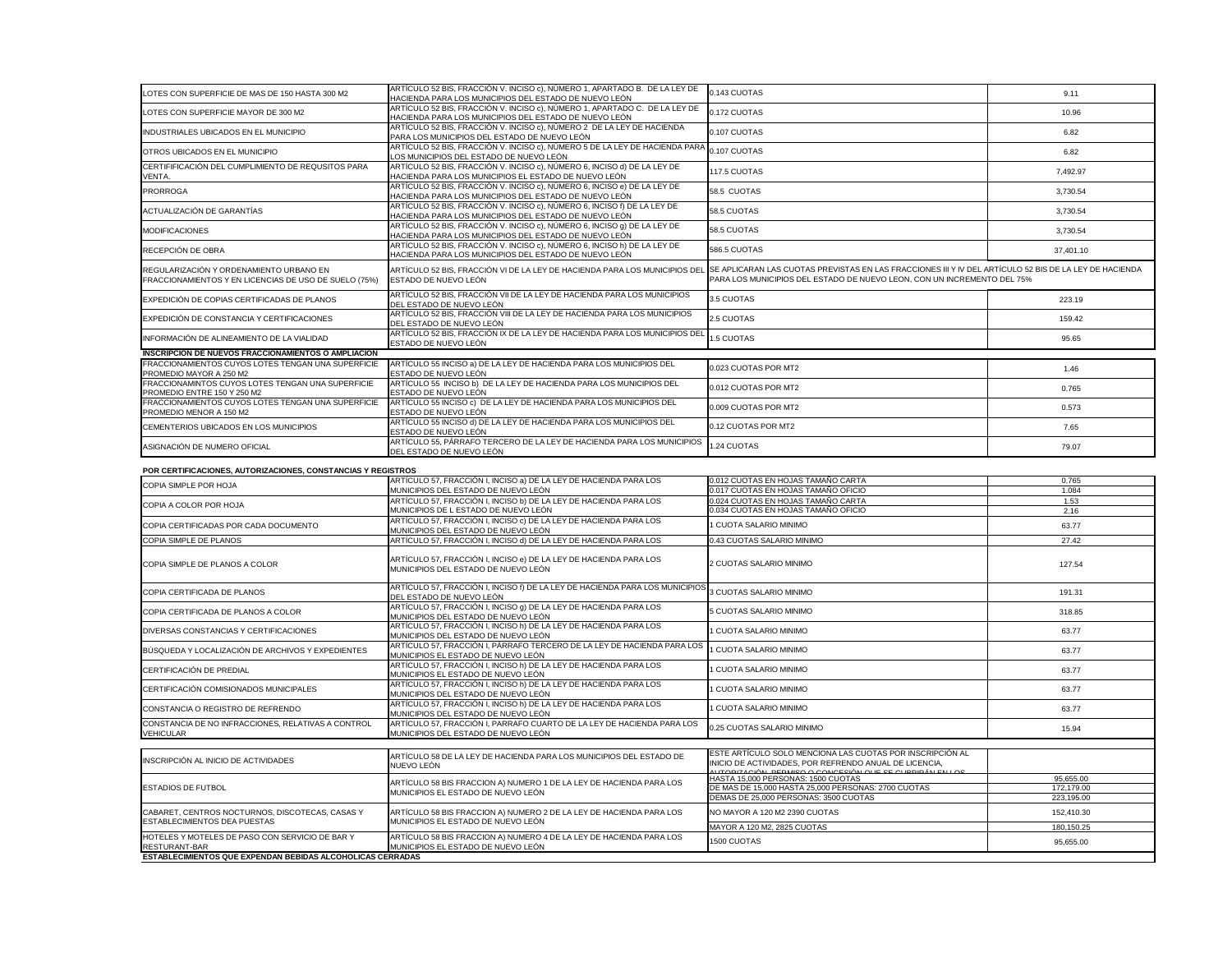| ABARROTES CON VENTA DE CERVEZA CON UN AREA DE<br>EXPOSICIÓN AL PÚBLICO NO MAYOR A 50 M2                   | ARTÍCULO 58 BIS FRACCION A) NUMERO 5 INCISO a) DE LA LEY DE HACIENDA PARA 15 CUOTAS<br>LOS MUNICIPIOS EL ESTADO DE NUEVO LEÓN  |            | 956.55    |
|-----------------------------------------------------------------------------------------------------------|--------------------------------------------------------------------------------------------------------------------------------|------------|-----------|
| ABARROTES CON VENTA DE CERVEZA, VINOS Y LICORES CON<br>UN AREA DE EXPOSICIÓN AL PÚBLICO, NO MAYOR A 50 M2 | ARTÍCULO 58 BIS FRACCION A) NUMERO 5 INCISO b) DE LA LEY DE HACIENDA PARA 30 CUOTAS<br>LOS MUNICIPIOS EL ESTADO DE NUEVO LEÓN  |            | 1,913.10  |
| DEPOSITO CON VENTA DE CERVEZA INCLUYENO LOS QUE                                                           | ARTÍCULO 58 BIS FRACCION A) NUMERO 5 INCISO c) DE LA LEY DE HACIENDA PARA 40 CUOTAS                                            |            | 2,550.80  |
| DEPOSITO CON VENTA DE CERVEZA, VINOS Y LICORES                                                            | ARTÍCULO 58 BIS FRACCION A) NUMERO 5 INCISO d) DE LA LEY DE HACIENDA PARA 80 CUOTAS                                            |            | 5,101.60  |
| <b>LICORERÍAS</b>                                                                                         | ARTÍCULO 58 BIS FRACCION A) NUMERO 5 INCISO e) DE LA LEY DE HACIENDA PARA 80 CUOTAS<br>LOS MUNICIPIOS EL ESTADO DE NUEVO LEÓN  |            | 5,101.60  |
| MINISÚPER Y TIENDAS DE CONVENIENCIA CON UN AREA DE<br>EXPOSICIÓN AL PUBLICO NO MAYOR A 120 M2             | ARTÍCULO 58 BIS FRACCION A) NUMERO 5 INCISO f) DE LA LEY DE HACIENDA PARA 60 CUOTAS<br>LOS MUNICIPIOS EL ESTADO DE NUEVO LEÓN  |            | 3,826.20  |
| MINISÚPER Y TIENDAS DE CONVENIENCIA CON UN AREA DE<br>EXPOSICIÓN AL PÚBLICO MAYOR A 120 M2                | ARTÍCULO 58 BIS FRACCION A) NUMERO 5 INCISO 9) DE LA LEY DE HACIENDA PARA 135 CUOTAS<br>LOS MUNICIPIOS EL ESTADO DE NUEVO LEÓN |            | 8,608.95  |
| TIENDAS DE AUTO SERVICIO MAYOR A 120 M2                                                                   | ARTÍCULO 58 BIS FRACCION A) NUMERO 5 INCISO h) DE LA LEY DE HACIENDA PARA 190 CUOTAS<br>LOS MUNICIPIOS EL ESTADO DE NUEVO LEÓN |            | 12,116.30 |
| TIENDAS DE AUTO SERV DEPARTAMENTALES MAYOR A 120 M2                                                       | ARTÍCULO 58 BIS FRACCION A) NUMERO 5 INCISO i) DE LA LEY DE HACIENDA PARA<br>LOS MUNICIPIOS EL ESTADO DE NUEVO LEÓN            | 380 CUOTAS | 24,232.60 |
| EXPENDIO Y DISTRIBUCIÓN AL MAYOREO DE CERVEZA Ó<br>BEBIDAS ALCOHÓLICAS                                    | ARTÍCULO 58 BIS FRACCION A) NUMERO 5 INCISO j) DE LA LEY DE HACIENDA PARA 340 CUOTAS<br>LOS MUNICIPIOS EL ESTADO DE NUEVO LEÓN |            | 21,681.80 |

| 85 CUOTAS                                                                                                                         | 5.420.45                                                                          |
|-----------------------------------------------------------------------------------------------------------------------------------|-----------------------------------------------------------------------------------|
| <b>85 CUOTAS</b>                                                                                                                  | 5,420.45                                                                          |
| 85 CUOTAS                                                                                                                         | 5,420.45                                                                          |
| <b>130 CUOTAS</b>                                                                                                                 | 8,290.10                                                                          |
| 250 CUOTAS                                                                                                                        | 15,942.50                                                                         |
| <b>150 CUOTAS</b>                                                                                                                 | 9,565.50                                                                          |
| 250 CUOTAS                                                                                                                        | 15,942.50                                                                         |
| PAGARÁN UNA CUOTA POR METRO DE SUPERFICIE DE EXPENDIO O DE<br>CONSUMO, EN NINGÚN CASO LA CANTIDAD SERÁ INFERIOR A 100             | 63.77 POR M2 DE SUPERFICIE DE EXPENDIO<br>O DE CONSUMO, NINGUN CASO SERA          |
| PAGARÁN 0.25 CUOTAS POR METRO CUADRADO DE SUPERFICIE DE<br>CONSUMO, EN NINGUN CASO, LA CANTIDAD A PAGAR SERA MENOR A 50<br>CUOTAS | 15.94 POR M2 DE SUPERFICIE DE<br>CONSUMO, NINGUN CASO SERA INFERIOR<br>A 3,188.50 |
| HASTA 150 M2 DE EXPENDIO O CONSUMO ABIERTO AL PÚBLICO 150<br><u>CUOTAS</u>                                                        | 9,565.50                                                                          |
| POR EL EXEDENTE DE 150 METROS, PAGARÁN POR CADA M2 O<br><u>FRACCIÓN DE EXPENDIO O CONSUMO ABIERTO AL PÚBLICO 0.6 CUOTAS </u>      | 38.26                                                                             |
| NOTA: EN NINGIN CASO LA CANTIDAD A PAGAR SERA MAYOR A 1,000<br><b>CUOTAS</b>                                                      | NO MAYOR A 63,770                                                                 |
|                                                                                                                                   |                                                                                   |
|                                                                                                                                   |                                                                                   |
| 0.2 CUOTAS POR M2 DE SUPERFICIE DE EXPENDIO O CONSUMO, MAS UN<br>10% DE LOS DERECHOS POR CADA DIA DE DURACION DEL PERMISO         | 12.75                                                                             |
| 0.1 CUOTAS POR M2 SE SUPERFICIE DE CONSUMO, MAS UN 10% DE LOS<br>DERECHOS POR CADA DIA DE DURACION DEL PERMISO                    | 6.37                                                                              |

| CERVECERÍAS CON EXPENDIO DE CERVEZA                                                                                              | ARTÍCULO 58 BIS FRACCION A) NUMERO 5 INCISO K) SUBINCISO a) DE LA LEY DE<br>HACIENDA PARA LOS MUNICIPIOS DEL ESTADO DE NUEVO LEÓN                                                        | <b>85 CUOTAS</b>                                                                                       |
|----------------------------------------------------------------------------------------------------------------------------------|------------------------------------------------------------------------------------------------------------------------------------------------------------------------------------------|--------------------------------------------------------------------------------------------------------|
| RESTAURANTES, LONCHERÍAS, FONDAS Y SIMILARES CON<br>EXPENDIO DE CERVEZA                                                          | ARTÍCULO 58 BIS FRACCION A) NUMERO 5 INCISO k) SUBINCISO b) DE LA LEY DE<br>HACIENDA PARA LOS MUNICIPIOS DEL ESTADO DE NUEVO LEÓN                                                        | 85 CUOTAS                                                                                              |
| BILLARES CON EXPENDIO DE CERVEZA                                                                                                 | ARTÍCULO 58 BIS FRACCION A) NUMERO 5 INCISO K) SUBINCISO c) DE LA LEY DE<br>HACIENDA PARA LOS MUNICIPIOS DEL ESTADO DE NUEVO LEÓN                                                        | 85 CUOTAS                                                                                              |
| BILLARES CON EXPENDIO DE CERVEZA. VINOS Y LICORES                                                                                | ARTÍCULO 58 BIS FRACCION A) NUMERO 5 INCISO k) SUBINCISO d) DE LA LEY DE<br>HACIENDA PARA LOS MUNICIPIOS DEL ESTADO DE NUEVO LEÓN                                                        | 130 CUOTAS                                                                                             |
| CANTINAS O BARES CON EXPENDIO DE CERVEZA VINOS Y<br><b>LICORES</b>                                                               | ARTÍCULO 58 BIS FRACCION A) NUMERO 5 INCISO k) SUBINCISO e) DE LA LEY DE<br>HACIENDA PARA LOS MUNICIPIOS DEL ESTADO DE NUEVO LEÓN                                                        | 250 CUOTAS                                                                                             |
| RESTAURANTES - BAR CON EXPENIO DE CERVEZA, VINOS Y<br>LICORES, CON UN ÁREA DE ATENCIÓN AL PÚBLICO DE HASTA<br>120 M <sub>2</sub> | ARTÍCULO 58 BIS FRACCION A) NUMERO 5 INCISO k) SUBINCISO f) DE LA LEY DE<br>HACIENDA PARA LOS MUNICIPIOS DEL ESTADO DE NUEVO LEÓn                                                        | 150 CUOTAS                                                                                             |
| RESTAURANTES- BAR CON EXPENDIO DE CERVEZA, VINOS Y                                                                               | ARTÍCULO 58 BIS FRACCION A) NUMERO 5 INCISO k) SUBINCISO 9) DE LA LEY DE<br>LICORES CON UN AREA DE ATENCIÓN AL PÚBLICO MAYOR A 120 HACIENDA PARA LOS MUNICIPIOS DEL ESTADO DE NUEVO LEÓN | 250 CUOTAS                                                                                             |
| CENTROS O CLUBES SOCIALES O DEPORTIVOS CON EXPENDIO<br>O CONSUMO DE CERVEZA, VINOS Y LICORES                                     | ARTÍCULO 58 BIS FRACCION A) NUMERO 5 INCISO K) SUBINCISO h) DE LA LEY DE<br>HACIENDA PARA LOS MUNICIPIOS DEL ESTADO DE NUEVO LEÓN                                                        | PAGARÁN UNA<br>CONSUMO, EN N                                                                           |
| CENTROS O CLUBES SOCIALES O DEPORTIVOS CON EXPENDIO<br>O CONSUMO DE CERVEZA, VINOS Y LICORES                                     | ARTÍCULO 58 BIS FRACCION A) NUMERO 5 INCISO k) SUBINCISO i) DE LA LEY DE<br>HACIENDA PARA LOS MUNICIPIOS DEL ESTADO DE NUEVO LEÓN                                                        | PAGARÁN 0.25 0<br>CONSUMO, EN N<br><b>CUOTAS</b>                                                       |
| HOTELES CON EXPENDIO O CONSUMO HASTA 150 M2                                                                                      | ARTICULO 58 BIS FRACCION A) NUMERO 5 INCISO k) SUBINCISO j) DE LA LEY DE<br>HACIENDA PARA LOS MUNICIPIOS DEL ESTADO DE NUEVO LEON                                                        | <b>HASTA 150 M2 D</b><br><b>CUOTAS</b><br>POR EL EXEDEN<br><u>FRACCIÓN DE E</u><br><b>NOTA: EN NIN</b> |

| <b>IPERMISOS ESPECIALES</b>                       |                                                                                                               |                                                 |
|---------------------------------------------------|---------------------------------------------------------------------------------------------------------------|-------------------------------------------------|
| <b>IEXPENDIO Y CONSUMO DE BEBIDAS ALCOHOLICAS</b> | ARTICULO 58 BIS FRACCION B) NUMERO 1 DE LA LEY DE HACIENDA PARA LOS<br>IMUNICIPIOS DEL ESTADO DE NUEVO LEÓN   | <b>10.2 CUOTAS POR</b><br><b>10% DE LOS DEF</b> |
| <b>ICONSUMO DE BEBIDAS ALCOHOLICAS</b>            | JARTICULO 58 BIS FRACCION B) NUMERO 2 DE LA LEY DE HACIENDA PARA LOS<br>IMUNICIPIOS DEL ESTADO DE NUEVO LEÓN. | <b>I</b> 0.1 CUOTAS POF<br><b>IDERECHOS POR</b> |

| <b>REVISION, INSPECCION Y SERVICIO</b>         |                                                                                                                                                     |                                              |
|------------------------------------------------|-----------------------------------------------------------------------------------------------------------------------------------------------------|----------------------------------------------|
| DE LICENCIA DE MANEJO                          | SERVICIO DE EXAMEN MEDICO DE PERICIA PARA AUTORIZACIÓN ARTÍCULO 62 FRACCIÓN I DE LA LEY DE HACIENDA PARA LOS MUNICIPIOS DEL<br>ESTADO DE NUEVO LEÓN | 2 CUOTAS                                     |
| PERMISO PARA TRANSITAR SIN PLACAS              | ARTÍCULO 62 FRACCIÓN I, PÁRRAFO SEGUNDO DE LA LEY DE HACIENDA PARA LOS<br>MUNICIPIOS DEL ESTADO DE NUEVO LEÓN                                       | <b>6 CUOTAS</b>                              |
| LICENCIA PARA ESTACIONAMIENTO CARGA Y DESCARGA | ARTÍCULO 62 FRACCIÓN I, PÁRRAFO CUARTO DE LA LEY DE HACIENDA PARA LOS<br>MUNICIPIOS DEL ESTADO DE NUEVO LEÓN                                        | 5 CUOTAS                                     |
| REVISIÓN DE ISAI                               | ARTÍCULO 62 FRACCIÓN IV DE LA LEY DE HACIENDA PARA LOS MUNICIPIOS DEL<br>ESTADO DE NUEVO LEÓN                                                       | 10 CUOTAS POR CADA I<br>PAGAR POR CONCEPTO   |
| INSPECCIÓN DE COMERCIO AMBULANTE               | ARTÍCULO 62, FRACCIÓN II DE LA LEY DE HACIENDA PARA LOS MUNICIPIOS DEL<br>ESTADO DE NUEVO LEÓN                                                      | DE \$20 A \$70 POR INSP<br>A NIVEL MUNICIPAL |
| INTERVENCION DE DIV. Y ESPECT. PUB.            | ARTÍCULO 31 BIS, FRACCION I, INCISO d) y ARTÍCULO 63 DE LA LEY DE HACIENDA<br>PARA LOS MUNICIPIOS DEL ESTADO DE NUEVO LEÓN                          | EN RAZÓN A SU COSTO                          |
| <b>INSPECCION DE ECOLOGIA</b>                  | ARTICULO 63 DE LA LEY DE HACIENDA ARA LOS MUNICIPIOS DEL ESTADO DE<br>NUEVO LEON                                                                    | EN RAZÓN A SU COSTO                          |
| SERVICIOS SANITARIOS QUE PRESTE EL MUNICIPIO   |                                                                                                                                                     |                                              |
| MANTENER ANIMALES EN OBSERVACIÓN               | ART ÍCULO 62, FRACCIÓN VI, INCISO a) DE LA LEY DE HACIENDA PARA LOS                                                                                 | 0.50 CUOTAS                                  |
| RECOGER ANIMALES DOMÉSTICOS ENFERMOS           | ARTÍCULO 62, FRACCIÓN VI INCISO D) DE LA LEY DE HACIENDA PARA LOS<br>MUNICIPIOS DEL ESTADO DE NUEVO LEÓN                                            | 0.50 CUOTAS                                  |
| <b>EXPEDICION DE LICENCIAS</b>                 |                                                                                                                                                     |                                              |
|                                                | ARTÍCULO 64, FRACCIÓN V, PÁRRAFO PRIMERO DE LA LEY DE HACIENDA PARA LOS POR LICENCIA Y MEDIO                                                        |                                              |

| 2 CUOTAS                                                                               | 127.54            |
|----------------------------------------------------------------------------------------|-------------------|
| 6 CUOTAS                                                                               | 382.62            |
| 5 CUOTAS                                                                               | 318.85            |
| 10 CUOTAS POR CADA INMUEBLE CUANDO NO EXISTA CANTIDAD A<br>PAGAR POR CONCEPTO DEL ISAI | 637.70            |
| DE \$20 A \$70 POR INSPECCIONES QUE PREVIENEN LOS REGLAMENTOS<br>A NIVEL MUNICIPAL     | \$20 Y \$70       |
| EN RAZÓN A SU COSTO                                                                    | SEGÚN SEA EL CASO |
| EN RAZÓN A SU COSTO                                                                    | SEGÚN SEA EL CASO |
|                                                                                        |                   |
| 0.50 CUOTAS                                                                            | 31.88             |
| 0.50 CUOTAS                                                                            | 31.88             |
|                                                                                        |                   |
| POR LICENCIA Y MEDIO DE IDENTIFICACIÓN POR M2 DE EXPOSICIÓN, 2.5                       | 159.42 POR M2     |

**ESTABLECIMIENTOS QUE EXPENDAN BEBIDAS ALCOHOLICAS EN BOTELLA ABIERTA O AL COPEO**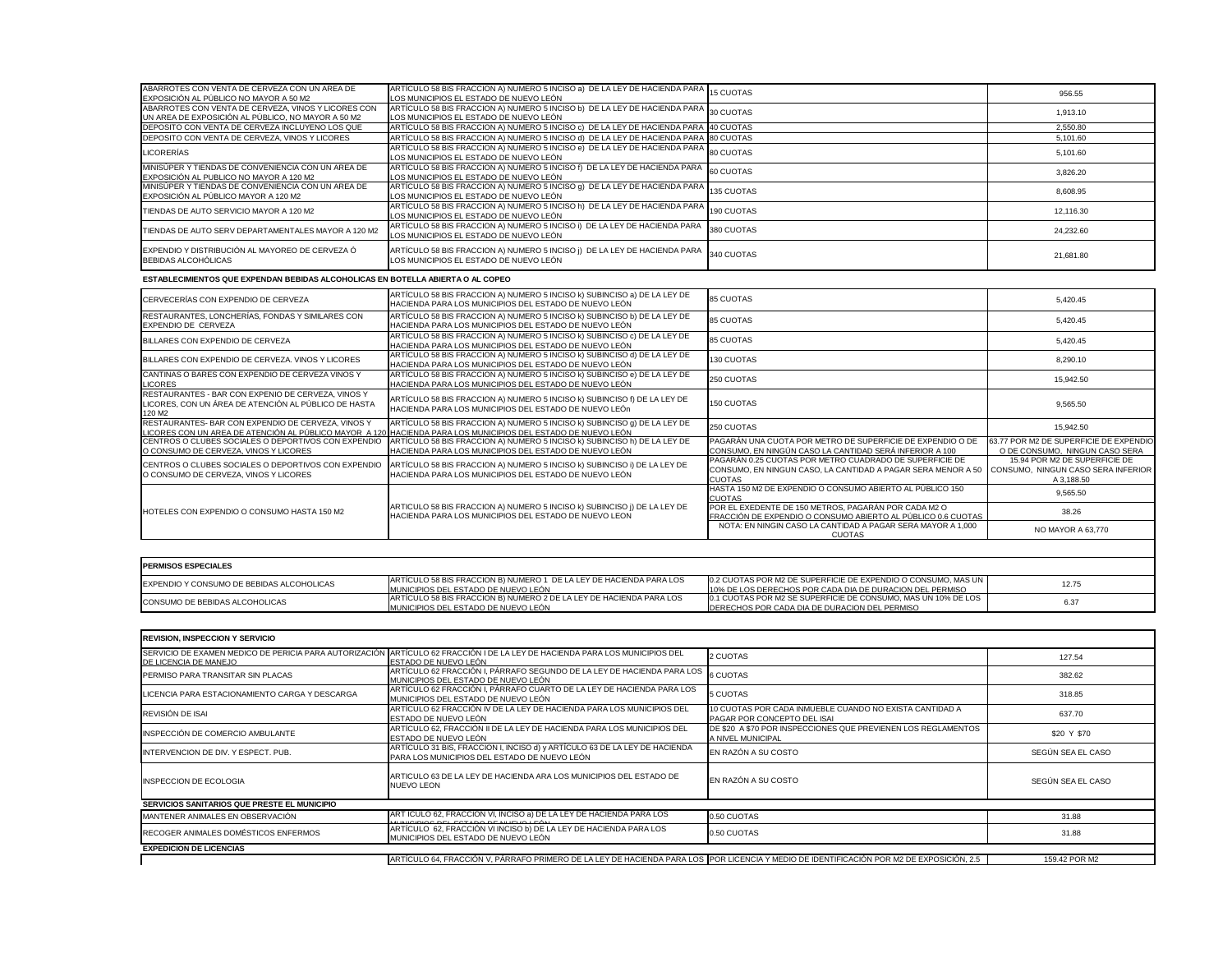| <b>LICENCIA DE ANUNCIOS</b>                                                                        | ARTÍCULO 64, FRACCIÓN V, PÁRRAFO SEGUNDO DE LA LEY DE HACIENDA PARA<br><u>OS MUNICIPIOS DEL ESTADO DE NUEVO LEÓN</u>                                                                                                                                    | ANUNCIOS CUYA SUPERFICIE DE EXPOSICIÓN ESTE COMPUESTA DE<br>ELEMENTOS ELECTRÓNICOS, EL MONTO MÁXIMO SERÁ DE 75 CUOTAS                                                                  | 4,782.75                                             |
|----------------------------------------------------------------------------------------------------|---------------------------------------------------------------------------------------------------------------------------------------------------------------------------------------------------------------------------------------------------------|----------------------------------------------------------------------------------------------------------------------------------------------------------------------------------------|------------------------------------------------------|
| <b>LIMPIEZA DE LOTES BALDÍOS</b>                                                                   |                                                                                                                                                                                                                                                         |                                                                                                                                                                                        |                                                      |
|                                                                                                    | ARTÍCULO 65, INCISO a) DE LA LEY DE HACIENDA PARA LOS MUNICIPIOS DEL<br>ESTADO DE NUEVO LEÓN                                                                                                                                                            | PREDIOS CON SUPERFICIE HASTA 1,000 M2 0.30 CUOTAS                                                                                                                                      | 19.13                                                |
| LIMPIEZA DE LOTES BALDÍOS                                                                          | ARTÍCULO 65 INCISO b) DE LA LEY DE HACIENDA PARA LOS MUNICIPIOS DEL<br>ESTADO DE NUEVO LEÓN                                                                                                                                                             | POR EL EXCEDENTE DE 1,000 M2, POR CADA M2 EXCEDENTE 0.26<br><b>CUOTAS</b>                                                                                                              | 16.58                                                |
|                                                                                                    | ARTÍCULO 65, PÁRRAFO SEPTIMO DE LA LEY DE HACIENDA PARA LOS MUNICIPIOS<br>DEL ESTADO DE NUEVO LEÓN                                                                                                                                                      | POR SERVICIO DE RECOLECCIÓN, TRASLADO Y DISPOSICIÓN FINAL DE<br>LA BASURA PRODUCTO DE LA LIMPIEZA A SOLICITUD DEL PROPIETARIO                                                          | 382.62                                               |
| <b>LIMPIEZA Y RECOLECCION DE DESECHOS INDUSTRIALES Y COMERCIALES</b>                               |                                                                                                                                                                                                                                                         |                                                                                                                                                                                        |                                                      |
|                                                                                                    | ARTÍCULO 65 BIS INCISO a) DE LA LEY DE HACIENDA PARA LOS MUNICIPIOS DEL<br>ESTADO DE NUEVO LEÓN                                                                                                                                                         | INMUEBLES QUE GENEREN HASTA 5 KG. DIARIOS, 2 CUOTAS                                                                                                                                    | 127.54                                               |
|                                                                                                    | ARTÍCULO 65 BIS INCISO b) DE LA LEY DE HACIENDA PARA LOS MUNICIPIOS DEL<br>ESTADO DE NUEVO LEÓN                                                                                                                                                         | INMUEBLES QUE GENEREN MÁS DE 5 KG. Y HASTA 10 KG DIARIOS, 4<br><b>CUOTAS</b>                                                                                                           | 255.08                                               |
|                                                                                                    | ARTÍCULO 65 BIS INCISO c) DE LA LEY DE HACIENDA PARA LOS MUNICIPIOS DEL<br>ESTADO DE NUEVO LEÓN                                                                                                                                                         | INMUEBLES QUE GENEREN MÁS DE 10 KG. Y HASTA 25 KG. DIARIOS, 6<br><b>CUOTAS</b>                                                                                                         | 382.62                                               |
| SERVICIO DE LIMPIA DE DESECHOS INDUSTRIALES Y<br><b>COMERCIALES</b>                                | ARTÍCULO 65 BIS INCISO d) DE LA LEY DE HACIENDA PARA LOS MUNICIPIOS DEL<br>ESTADO DE NUEVO LEÓN                                                                                                                                                         | INMUEBLES QUE GENEREN MÁS DE 25 KG. Y HASTA 50 KG. DIARIOS, 14<br><b>CUOTAS</b>                                                                                                        | 892.78                                               |
|                                                                                                    | ARTÍCULO 65 BIS INCISO e) DE LA LEY DE HACIENDA PARA LOS MUNICIPIOS DEL<br>ESTADO DE NUEVO LEÓN                                                                                                                                                         | INMUEBLES QUE GENEREN MÁS DE 50 KG. Y HASTA 100 KG. DIARIOS, 25<br><b>CUOTAS</b>                                                                                                       | 1,594.25                                             |
|                                                                                                    | ARTÍCULO 65 BIS INCISO f) DE LA LEY DE HACIENDA PARA LOS MUNICIPIOS DEL<br>ESTADO DE NUEVO LEÓN                                                                                                                                                         | INMUEBLES QUE GENEREN MÁS DE 100 KG. Y HASTA 200 KG. DIARIOS, 48<br><b>CUOTAS</b>                                                                                                      | 3,060.96                                             |
|                                                                                                    | ARTÍCULO 65 BIS INCISO 9) DE LA LEY DE HACIENDA PARA LOS MUNICIPIOS DEL<br>ESTADO DE NUEVO LEÓN                                                                                                                                                         | INMUEBLES QUE GENEREN MÁS DE 200 KG. Ó EL EQUIVALENTE A TRES<br>M3 DIARIOS EL COBRO SERÁ DE 48 CUOTAS MÁS 0.50 CUOTAS POR                                                              | 3060.96 MÁS 31.88 POR CADA 5KG<br><b>ADICIONALES</b> |
| <b>OCUPACION DE LA VIA PUBLICA</b>                                                                 |                                                                                                                                                                                                                                                         |                                                                                                                                                                                        |                                                      |
| OCUPAR LA VÍA PUBLICA CON INSTALACIONES FIJAS O<br><b>SEMIFIJAS</b>                                | ARTÍCULO 65 BIS-1, FRACCIÓN I DE LA LEY DE HACIENDA PARA LOS MUNCICPIOS<br>DEL ESTADO DE NUEVO LEÓN                                                                                                                                                     | 0.016 CUOTAS DIARIAS                                                                                                                                                                   | 1.02 POR M2                                          |
| SITIOS DE AUTOMÓVILES                                                                              | ARTÍCULO 65 BIS-1, FRACCIÓN II DE LA LEY DE HACIENDA PARA LOS MUNICIPIOS                                                                                                                                                                                | 5 CUOTAS POR TRIMESTRE                                                                                                                                                                 | 318.85                                               |
| CAJONES ESTACIONAMIENTO COMERCIAL                                                                  | ARTÍCULO 65 BIS-1, FRACCIÓN III INCISO a) DE LA LEY DE HACIENDA PARA LOS                                                                                                                                                                                | 5 CUOTAS POR M2                                                                                                                                                                        | 318.85 POR M2                                        |
| CAJONES ESTACIONAMIENTO PARTICULAR                                                                 | ARTÍCULO 65 BIS-1, FRACCIÓN III INCISO b) DE LA LEY DE HACIENDA PARA LOS<br>MUNICIPIOS DEL ESTADO DE NUEVO LEÓN                                                                                                                                         | 1.5 CUOTAS POR M2                                                                                                                                                                      | 95.65 POR M2                                         |
| RECOLECCIÓN DE PARQUÍMETROS                                                                        | ARTÍCULO 65 BIS-1, FRACCIÓN IV, PÁRRAFO PRIMERO DE LA LEY DE HACIENDA<br>PARA LOS MUNICIPIOS DEL ESTADO DE NUEVO LEÓN                                                                                                                                   | \$2.50 POR HORA                                                                                                                                                                        | \$2.50 POR HORA                                      |
| MATERIAL EN LA VÍA PUBLICA                                                                         | ARTÍCULO 65 BIS-1 FRACCIÓN V (SUSPENDIDA SU APLICACIÓN POR LA DECLARATORIA DE COORDINACIÓN EN MATERIA FEDERAL DE DERECHOS)                                                                                                                              |                                                                                                                                                                                        |                                                      |
| MERCADOS AMBULANTES                                                                                | ARTÍCULO 65 BIS-1, FRACCIÓN I                                                                                                                                                                                                                           | 0.016 CUOTAS DIARIAS POR M2 COMPLETO O FRACCION                                                                                                                                        | 1.02 POR M2                                          |
| CALCOMANÍAS DE ESTACIONÓMETROS                                                                     | ARTÍCULO 65 BIS-1, FRACCIÓN I, PÁRRAFO SEGUNDO                                                                                                                                                                                                          | 0.081 CUOTAS DIARIAS POR METRO CUADRADO                                                                                                                                                | 5.16                                                 |
| <b>CONTRIBUCIONES POR NUEVOS FRACCIONAMIENTOS, EDIFICACIONES, RELOTIFICACIONES Y SUBDIVISIONES</b> |                                                                                                                                                                                                                                                         |                                                                                                                                                                                        |                                                      |
| PAGO DEL 7 %                                                                                       | ARTICULO 65 BIS 2 DE LA LEY DE HACIENDA PARA LOS MUNICIPIOS DEL ESTADO DE LOS PREDIOS NO HABITACIONALES CEDERÁN O PAGARÁN EL 7% DEL                                                                                                                     |                                                                                                                                                                                        | SEGÚN SEA EL CASO                                    |
|                                                                                                    | <b>WILLEVOLL EQN</b>                                                                                                                                                                                                                                    | <u>ÁREA OIJE RESIJITE DE RESTAR AL AREA TOTAL DEL PREDIO LAS.</u>                                                                                                                      |                                                      |
| <b>PAGO DEL ARTICULO 151 FRACC II</b>                                                              | ARTICULO 65 BIS 2 DE LA LEY DE HACIENDA PARA LOS MUNICIPIOS DEL ESTADO DE<br><b>NUEVO LEON</b>                                                                                                                                                          | CEDER SUELO AL MUNICIPIO PARA DESTINOS A RAZÓN DEL 17% -<br>DIECISIETE DEL ÁREA VENDIBLE Ó 22 - VEINTIDÓS METROS CUADRADOS<br>POR UNIDAD DE VIVIENDA, O LO QUE RESULTE MAYOR. LOS USOS | SEGÚN SEA EL CASO                                    |
| <b>OTROS INGRESOS</b>                                                                              |                                                                                                                                                                                                                                                         |                                                                                                                                                                                        |                                                      |
| <b>OTROS INGRESOS</b>                                                                              | ARTICULO 63 PARRAFO SEGUNDO DE LA LEY DE HACIENDA PARA LOS MUNICIPIOS<br>DEL ESTADO DE NUEVO LEON                                                                                                                                                       | SEGÚN SEA EL CASO                                                                                                                                                                      | SEGÚN SEA EL CASO                                    |
| <b>DIVERSOS</b>                                                                                    |                                                                                                                                                                                                                                                         |                                                                                                                                                                                        |                                                      |
| <b>DIVERSOS</b>                                                                                    | ARTICULO 63 PARRAFO SEGUNDO DE LA LEY DE HACIENDA PARA LOS MUNICIPIOS<br>DEL ESTADO DE NUEVO LEON                                                                                                                                                       | SEGÚN SEA EL CASO                                                                                                                                                                      | SEGÚN SEA EL CASO                                    |
|                                                                                                    | <b>3.- PRODUCTOS</b>                                                                                                                                                                                                                                    |                                                                                                                                                                                        |                                                      |
| <b>CONCEPTO Y DESCRIPCION</b>                                                                      | <b>FUNDAMENTO JURÍDICO</b>                                                                                                                                                                                                                              | <b>CUOTA QUE CORRESPONDE</b>                                                                                                                                                           | <b>CANTIDAD</b>                                      |
|                                                                                                    |                                                                                                                                                                                                                                                         |                                                                                                                                                                                        |                                                      |
| <b>EXPLOTACION</b>                                                                                 |                                                                                                                                                                                                                                                         |                                                                                                                                                                                        |                                                      |
| <b>CUOTAS DIF GUARDERIAS</b>                                                                       | ARTICULO 66, FRACCION I DE LA LEY DE HACIENDA PARA LOS MUNICIPIOS DEL<br><u>ESTADO DE NUEVO LEON</u>                                                                                                                                                    | SEGÚN SEA EL CASO                                                                                                                                                                      | SEGÚN SEA EL CASO                                    |
|                                                                                                    |                                                                                                                                                                                                                                                         |                                                                                                                                                                                        |                                                      |
|                                                                                                    | <b>4.- APROVECHAMIENTOS</b>                                                                                                                                                                                                                             |                                                                                                                                                                                        |                                                      |
| <b>CONCEPTO Y DESCRIPCION</b>                                                                      | <b>FUNDAMENTO JURÍDICO</b>                                                                                                                                                                                                                              | <b>CUOTA QUE CORRESPONDE</b>                                                                                                                                                           | <b>CANTIDAD</b>                                      |
| <b>MULTAS</b>                                                                                      |                                                                                                                                                                                                                                                         |                                                                                                                                                                                        |                                                      |
| <b>IMULTAS DE TRANSITO</b>                                                                         | ARTICULO 67, FRACCION I Y ARTICULO 69 DE LA LEY DE HACIENDA PARA LOS<br>MUNICIPIOS DEL ESTADO DE NUEVO LEON Y ARTICULO 136, FRACCION V, 137, 138,<br>139, 140 Y 145 DEL REGLAMENTO DE TRANSITO Y VIALIDAD DEL MUNICIPIO DE<br><b>GARCIA, NUEVO LEON</b> | DE ACUERDO AL TABULADOR Y DEMAS PRECEPTOS QUE ESTABLECE EL<br>REGLAMENTO DE TRANSITO Y VIALIDAD DEL MUNCIPIO DE GARCIA.<br>NUEVO LEON                                                  | SEGÚN SEA EL CASO                                    |

| <b>LICENCIA DE ANUNCIOS</b>                                                                        | ARTÍCULO 64, FRACCIÓN V, PÁRRAFO SEGUNDO DE LA LEY DE HACIENDA PARA<br><u>OS MUNICIPIOS DEL ESTADO DE NUEVO LEÓN</u>                                                                                                                                    | ANUNCIOS CUYA SUPERFICIE DE EXPOSICIÓN ESTE COMPUESTA DE<br>ELEMENTOS ELECTRÓNICOS, EL MONTO MÁXIMO SERÁ DE 75 CUOTAS                                                                                                                              | 4,782.75                                             |
|----------------------------------------------------------------------------------------------------|---------------------------------------------------------------------------------------------------------------------------------------------------------------------------------------------------------------------------------------------------------|----------------------------------------------------------------------------------------------------------------------------------------------------------------------------------------------------------------------------------------------------|------------------------------------------------------|
| <b>LIMPIEZA DE LOTES BALDÍOS</b>                                                                   |                                                                                                                                                                                                                                                         |                                                                                                                                                                                                                                                    |                                                      |
|                                                                                                    | ARTÍCULO 65, INCISO a) DE LA LEY DE HACIENDA PARA LOS MUNICIPIOS DEL<br>ESTADO DE NUEVO LEÓN                                                                                                                                                            | PREDIOS CON SUPERFICIE HASTA 1,000 M2 0.30 CUOTAS                                                                                                                                                                                                  | 19.13                                                |
| LIMPIEZA DE LOTES BALDÍOS                                                                          | ARTÍCULO 65 INCISO b) DE LA LEY DE HACIENDA PARA LOS MUNICIPIOS DEL<br>ESTADO DE NUEVO LEÓN                                                                                                                                                             | POR EL EXCEDENTE DE 1,000 M2, POR CADA M2 EXCEDENTE 0.26<br><b>CUOTAS</b>                                                                                                                                                                          | 16.58                                                |
|                                                                                                    | ARTÍCULO 65, PÁRRAFO SEPTIMO DE LA LEY DE HACIENDA PARA LOS MUNICIPIOS<br>DEL ESTADO DE NUEVO LEÓN                                                                                                                                                      | POR SERVICIO DE RECOLECCIÓN, TRASLADO Y DISPOSICIÓN FINAL DE<br>LA BASURA PRODUCTO DE LA LIMPIEZA A SOLICITUD DEL PROPIETARIO                                                                                                                      | 382.62                                               |
| <b>LIMPIEZA Y RECOLECCION DE DESECHOS INDUSTRIALES Y COMERCIALES</b>                               |                                                                                                                                                                                                                                                         |                                                                                                                                                                                                                                                    |                                                      |
|                                                                                                    | ARTÍCULO 65 BIS INCISO a) DE LA LEY DE HACIENDA PARA LOS MUNICIPIOS DEL<br><u>ESTADO DE NUEVO LEÓN</u>                                                                                                                                                  | INMUEBLES QUE GENEREN HASTA 5 KG. DIARIOS, 2 CUOTAS                                                                                                                                                                                                | 127.54                                               |
|                                                                                                    | ARTÍCULO 65 BIS INCISO b) DE LA LEY DE HACIENDA PARA LOS MUNICIPIOS DEL<br>ESTADO DE NUEVO LEÓN                                                                                                                                                         | INMUEBLES QUE GENEREN MÁS DE 5 KG. Y HASTA 10 KG DIARIOS, 4<br><b>CUOTAS</b>                                                                                                                                                                       | 255.08                                               |
|                                                                                                    | ARTÍCULO 65 BIS INCISO c) DE LA LEY DE HACIENDA PARA LOS MUNICIPIOS DEL<br>ESTADO DE NUEVO LEÓN                                                                                                                                                         | INMUEBLES QUE GENEREN MÁS DE 10 KG. Y HASTA 25 KG. DIARIOS, 6<br><b>CUOTAS</b>                                                                                                                                                                     | 382.62                                               |
| SERVICIO DE LIMPIA DE DESECHOS INDUSTRIALES Y<br><b>COMERCIALES</b>                                | ARTÍCULO 65 BIS INCISO d) DE LA LEY DE HACIENDA PARA LOS MUNICIPIOS DEL<br>ESTADO DE NUEVO LEÓN                                                                                                                                                         | INMUEBLES QUE GENEREN MÁS DE 25 KG. Y HASTA 50 KG. DIARIOS, 14<br><b>CUOTAS</b>                                                                                                                                                                    | 892.78                                               |
|                                                                                                    | ARTÍCULO 65 BIS INCISO e) DE LA LEY DE HACIENDA PARA LOS MUNICIPIOS DEL<br>ESTADO DE NUEVO LEÓN                                                                                                                                                         | INMUEBLES QUE GENEREN MÁS DE 50 KG. Y HASTA 100 KG. DIARIOS, 25<br><b>CUOTAS</b>                                                                                                                                                                   | 1,594.25                                             |
|                                                                                                    | ARTÍCULO 65 BIS INCISO f) DE LA LEY DE HACIENDA PARA LOS MUNICIPIOS DEL<br>ESTADO DE NUEVO LEÓN                                                                                                                                                         | INMUEBLES QUE GENEREN MÁS DE 100 KG. Y HASTA 200 KG. DIARIOS, 48<br><b>CUOTAS</b>                                                                                                                                                                  | 3,060.96                                             |
|                                                                                                    | ARTÍCULO 65 BIS INCISO g) DE LA LEY DE HACIENDA PARA LOS MUNICIPIOS DEL<br>ESTADO DE NUEVO LEÓN                                                                                                                                                         | INMUEBLES QUE GENEREN MÁS DE 200 KG. Ó EL EQUIVALENTE A TRES<br>M3 DIARIOS EL COBRO SERÁ DE 48 CUOTAS MÁS 0.50 CUOTAS POR                                                                                                                          | 3060.96 MÁS 31.88 POR CADA 5KG<br><b>ADICIONALES</b> |
| <b>OCUPACION DE LA VIA PUBLICA</b>                                                                 |                                                                                                                                                                                                                                                         |                                                                                                                                                                                                                                                    |                                                      |
| OCUPAR LA VÍA PUBLICA CON INSTALACIONES FIJAS O<br><b>SEMIFIJAS</b>                                | ARTÍCULO 65 BIS-1, FRACCIÓN I DE LA LEY DE HACIENDA PARA LOS MUNCICPIOS<br>DEL ESTADO DE NUEVO LEÓN                                                                                                                                                     | 0.016 CUOTAS DIARIAS                                                                                                                                                                                                                               | 1.02 POR M2                                          |
| SITIOS DE AUTOMÓVILES                                                                              | ARTÍCULO 65 BIS-1, FRACCIÓN II DE LA LEY DE HACIENDA PARA LOS MUNICIPIOS                                                                                                                                                                                | 5 CUOTAS POR TRIMESTRE                                                                                                                                                                                                                             | 318.85                                               |
| CAJONES ESTACIONAMIENTO COMERCIAL                                                                  | ARTÍCULO 65 BIS-1, FRACCIÓN III INCISO a) DE LA LEY DE HACIENDA PARA LOS                                                                                                                                                                                | 5 CUOTAS POR M2                                                                                                                                                                                                                                    | 318.85 POR M2                                        |
| CAJONES ESTACIONAMIENTO PARTICULAR                                                                 | ARTÍCULO 65 BIS-1, FRACCIÓN III INCISO b) DE LA LEY DE HACIENDA PARA LOS<br>MUNICIPIOS DEL ESTADO DE NUEVO LEÓN                                                                                                                                         | 1.5 CUOTAS POR M2                                                                                                                                                                                                                                  | 95.65 POR M2                                         |
| RECOLECCIÓN DE PARQUÍMETROS                                                                        | ARTÍCULO 65 BIS-1, FRACCIÓN IV, PÁRRAFO PRIMERO DE LA LEY DE HACIENDA<br>PARA LOS MUNICIPIOS DEL ESTADO DE NUEVO LEÓN                                                                                                                                   | \$2.50 POR HORA                                                                                                                                                                                                                                    | \$2.50 POR HORA                                      |
| MATERIAL EN LA VÍA PUBLICA                                                                         | ARTICULO 65 BIS-1 FRACCION V ( <b>SUSPENDIDA SU APLICACION POR LA DECLARATORIA DE COORDINACION EN MATERIA FEDERAL DE DERECHOS</b> )                                                                                                                     |                                                                                                                                                                                                                                                    |                                                      |
| MERCADOS AMBULANTES                                                                                | ARTÍCULO 65 BIS-1, FRACCIÓN I                                                                                                                                                                                                                           | 0.016 CUOTAS DIARIAS POR M2 COMPLETO O FRACCION                                                                                                                                                                                                    | 1.02 POR M2                                          |
| CALCOMANÍAS DE ESTACIONÓMETROS                                                                     | ARTÍCULO 65 BIS-1, FRACCIÓN I, PÁRRAFO SEGUNDO                                                                                                                                                                                                          | 0.081 CUOTAS DIARIAS POR METRO CUADRADO                                                                                                                                                                                                            | 5.16                                                 |
| <b>CONTRIBUCIONES POR NUEVOS FRACCIONAMIENTOS, EDIFICACIONES, RELOTIFICACIONES Y SUBDIVISIONES</b> |                                                                                                                                                                                                                                                         |                                                                                                                                                                                                                                                    |                                                      |
| PAGO DEL 7 %                                                                                       | ARTICULO 65 BIS 2 DE LA LEY DE HACIENDA PARA LOS MUNICIPIOS DEL ESTADO DE LOS PREDIOS NO HABITACIONALES CEDERÁN O PAGARÁN EL 7% DEL<br><b>NIJEVO LEON</b>                                                                                               |                                                                                                                                                                                                                                                    | SEGÚN SEA EL CASO                                    |
| PAGO DEL ARTICULO 151 FRACC II                                                                     | ARTICULO 65 BIS 2 DE LA LEY DE HACIENDA PARA LOS MUNICIPIOS DEL ESTADO DE<br>NUEVO LEON                                                                                                                                                                 | ÁREA OUE RESULTE DE RESTAR AL AREA TOTAL DEL PREDIO LAS.<br>CEDER SUELO AL MUNICIPIO PARA DESTINOS A RAZÓN DEL 17% -<br>DIECISIETE DEL ÁREA VENDIBLE Ó 22 - VEINTIDÓS METROS CUADRADOS<br>POR UNIDAD DE VIVIENDA, O LO QUE RESULTE MAYOR. LOS USOS | SEGÚN SEA EL CASO                                    |
| <b>OTROS INGRESOS</b>                                                                              |                                                                                                                                                                                                                                                         |                                                                                                                                                                                                                                                    |                                                      |
| <b>OTROS INGRESOS</b>                                                                              | ARTICULO 63 PARRAFO SEGUNDO DE LA LEY DE HACIENDA PARA LOS MUNICIPIOS<br>DEL ESTADO DE NUEVO LEON                                                                                                                                                       | SEGÚN SEA EL CASO                                                                                                                                                                                                                                  | SEGÚN SEA EL CASO                                    |
| <b>DIVERSOS</b>                                                                                    |                                                                                                                                                                                                                                                         |                                                                                                                                                                                                                                                    |                                                      |
| <b>DIVERSOS</b>                                                                                    | ARTICULO 63 PARRAFO SEGUNDO DE LA LEY DE HACIENDA PARA LOS MUNICIPIOS<br><u>DEL ESTADO DE NUEVO LEON</u>                                                                                                                                                | SEGÚN SEA EL CASO                                                                                                                                                                                                                                  | SEGÚN SEA EL CASO                                    |
|                                                                                                    | <b>3.- PRODUCTOS</b>                                                                                                                                                                                                                                    |                                                                                                                                                                                                                                                    |                                                      |
| <b>CONCEPTO Y DESCRIPCION</b>                                                                      | <b>FUNDAMENTO JURÍDICO</b>                                                                                                                                                                                                                              | <b>CUOTA QUE CORRESPONDE</b>                                                                                                                                                                                                                       | <b>CANTIDAD</b>                                      |
|                                                                                                    |                                                                                                                                                                                                                                                         |                                                                                                                                                                                                                                                    |                                                      |
| <b>EXPLOTACION</b>                                                                                 |                                                                                                                                                                                                                                                         |                                                                                                                                                                                                                                                    |                                                      |
| <b>CUOTAS DIF GUARDERIAS</b>                                                                       | ARTICULO 66, FRACCION I DE LA LEY DE HACIENDA PARA LOS MUNICIPIOS DEL<br><b>ESTADO DE NUEVO LEON</b>                                                                                                                                                    | SEGÚN SEA EL CASO                                                                                                                                                                                                                                  | SEGÚN SEA EL CASO                                    |
|                                                                                                    |                                                                                                                                                                                                                                                         |                                                                                                                                                                                                                                                    |                                                      |
|                                                                                                    | <b>4.- APROVECHAMIENTOS</b>                                                                                                                                                                                                                             |                                                                                                                                                                                                                                                    |                                                      |
| <b>CONCEPTO Y DESCRIPCION</b>                                                                      | <b>FUNDAMENTO JURÍDICO</b>                                                                                                                                                                                                                              | <b>CUOTA QUE CORRESPONDE</b>                                                                                                                                                                                                                       | <b>CANTIDAD</b>                                      |
| <b>MULTAS</b>                                                                                      |                                                                                                                                                                                                                                                         |                                                                                                                                                                                                                                                    |                                                      |
| <b>MULTAS DE TRANSITO</b>                                                                          | ARTICULO 67, FRACCION I Y ARTICULO 69 DE LA LEY DE HACIENDA PARA LOS<br>MUNICIPIOS DEL ESTADO DE NUEVO LEON Y ARTICULO 136, FRACCION V, 137, 138,<br>139, 140 Y 145 DEL REGLAMENTO DE TRANSITO Y VIALIDAD DEL MUNICIPIO DE<br><b>GARCIA, NUEVO LEON</b> | DE ACUERDO AL TABULADOR Y DEMAS PRECEPTOS QUE ESTABLECE EL<br>REGLAMENTO DE TRANSITO Y VIALIDAD DEL MUNCIPIO DE GARCIA,<br><b>NUEVO LEON</b>                                                                                                       | SEGÚN SEA EL CASO                                    |

|                                  | <b>4.- APROVECHAMIENTOS</b>                                               |                      |  |
|----------------------------------|---------------------------------------------------------------------------|----------------------|--|
| <b>CONCEPTO Y DESCRIPCION</b>    | <b>FUNDAMENTO JURIDICO</b>                                                |                      |  |
| <b>MULTAS</b>                    |                                                                           |                      |  |
|                                  | ARTICULO 67, FRACCION I Y ARTICULO 69 DE LA LEY DE HACIENDA PARA LOS      | <b>IDE ACUERDO A</b> |  |
|                                  | MUNICIPIOS DEL ESTADO DE NUEVO LEON Y ARTICULO 136, FRACCION V, 137, 138, | <b>IREGLAMENTO</b>   |  |
| <b>I</b> MULTAS DE TRANSITO      | 139, 140 Y 145 DEL REGLAMENTO DE TRANSITO Y VIALIDAD DEL MUNICIPIO DE     | <b>INUEVO LEON</b>   |  |
|                                  | <b>GARCIA, NUEVO LEON</b>                                                 |                      |  |
| <b>IMULTAS DE POLICIA</b>        | ARTICULO 67. FRACCION I Y ARTICULO 69 DE LA LEY DE HACIENDA PARA LOS      |                      |  |
|                                  | <b>IMUNICIPIOS DEL ESTADO DE NUEVO LEON</b>                               |                      |  |
| <b>IMULTAS DE OBRAS PUBLICAS</b> | ARTICULO 67 FRACCION I Y ARTICULO 69 DE LA LEY DE HACIENDA PARA LOS       |                      |  |
|                                  | IMUNICIPIOS DEL ESTADO DE NUEVO LEON                                      |                      |  |

SEGÚN SEA EL CASO

SEGÚN SEA EL CASO

DE ACUERDO A TABULADOR

DE ACUERDO A TABULADOR

| <b>LICENCIA DE ANUNCIOS</b>                                                                 | ARTÍCULO 64, FRACCIÓN V, PÁRRAFO SEGUNDO DE LA LEY DE HACIENDA PARA<br><u>LOS MUNICIPIOS DEL ESTADO DE NUEVO LEÓN</u>                                                                                                                                   | ANUNCIOS CUYA SUPERFICIE DE EXPOSICIÓN ESTE COMPUESTA DE<br>ELEMENTOS ELECTRÓNICOS, EL MONTO MÁXIMO SERÁ DE 75 CUOTAS                                                                                                                              | 4,782.75                                             |
|---------------------------------------------------------------------------------------------|---------------------------------------------------------------------------------------------------------------------------------------------------------------------------------------------------------------------------------------------------------|----------------------------------------------------------------------------------------------------------------------------------------------------------------------------------------------------------------------------------------------------|------------------------------------------------------|
| <b>LIMPIEZA DE LOTES BALDÍOS</b>                                                            |                                                                                                                                                                                                                                                         |                                                                                                                                                                                                                                                    |                                                      |
|                                                                                             | ARTÍCULO 65, INCISO a) DE LA LEY DE HACIENDA PARA LOS MUNICIPIOS DEL<br>ESTADO DE NUEVO LEÓN                                                                                                                                                            | PREDIOS CON SUPERFICIE HASTA 1,000 M2 0.30 CUOTAS                                                                                                                                                                                                  | 19.13                                                |
| LIMPIEZA DE LOTES BALDÍOS                                                                   | ARTÍCULO 65 INCISO b) DE LA LEY DE HACIENDA PARA LOS MUNICIPIOS DEL<br>ESTADO DE NUEVO LEÓN                                                                                                                                                             | POR EL EXCEDENTE DE 1,000 M2, POR CADA M2 EXCEDENTE 0.26<br><b>CUOTAS</b>                                                                                                                                                                          | 16.58                                                |
|                                                                                             | ARTÍCULO 65, PÁRRAFO SEPTIMO DE LA LEY DE HACIENDA PARA LOS MUNICIPIOS<br>DEL ESTADO DE NUEVO LEÓN                                                                                                                                                      | POR SERVICIO DE RECOLECCIÓN, TRASLADO Y DISPOSICIÓN FINAL DE<br>LA BASURA PRODUCTO DE LA LIMPIEZA A SOLICITUD DEL PROPIETARIO                                                                                                                      | 382.62                                               |
| LIMPIEZA Y RECOLECCION DE DESECHOS INDUSTRIALES Y COMERCIALES                               |                                                                                                                                                                                                                                                         |                                                                                                                                                                                                                                                    |                                                      |
|                                                                                             | ARTÍCULO 65 BIS INCISO a) DE LA LEY DE HACIENDA PARA LOS MUNICIPIOS DEL<br>ESTADO DE NUEVO LEÓN                                                                                                                                                         | INMUEBLES QUE GENEREN HASTA 5 KG. DIARIOS, 2 CUOTAS                                                                                                                                                                                                | 127.54                                               |
|                                                                                             | ARTÍCULO 65 BIS INCISO b) DE LA LEY DE HACIENDA PARA LOS MUNICIPIOS DEL<br>ESTADO DE NUEVO LEÓN                                                                                                                                                         | INMUEBLES QUE GENEREN MÁS DE 5 KG. Y HASTA 10 KG DIARIOS, 4<br><b>CUOTAS</b>                                                                                                                                                                       | 255.08                                               |
| SERVICIO DE LIMPIA DE DESECHOS INDUSTRIALES Y<br><b>COMERCIALES</b>                         | ARTÍCULO 65 BIS INCISO c) DE LA LEY DE HACIENDA PARA LOS MUNICIPIOS DEL<br>ESTADO DE NUEVO LEÓN                                                                                                                                                         | INMUEBLES QUE GENEREN MÁS DE 10 KG. Y HASTA 25 KG. DIARIOS, 6<br><b>CUOTAS</b>                                                                                                                                                                     | 382.62                                               |
|                                                                                             | ARTÍCULO 65 BIS INCISO d) DE LA LEY DE HACIENDA PARA LOS MUNICIPIOS DEL<br>ESTADO DE NUEVO LEÓN                                                                                                                                                         | INMUEBLES QUE GENEREN MÁS DE 25 KG. Y HASTA 50 KG. DIARIOS, 14<br><b>CUOTAS</b>                                                                                                                                                                    | 892.78                                               |
|                                                                                             | ARTÍCULO 65 BIS INCISO e) DE LA LEY DE HACIENDA PARA LOS MUNICIPIOS DEL<br>ESTADO DE NUEVO LEÓN                                                                                                                                                         | INMUEBLES QUE GENEREN MÁS DE 50 KG. Y HASTA 100 KG. DIARIOS, 25<br><b>CUOTAS</b>                                                                                                                                                                   | 1,594.25                                             |
|                                                                                             | ARTÍCULO 65 BIS INCISO f) DE LA LEY DE HACIENDA PARA LOS MUNICIPIOS DEL<br>ESTADO DE NUEVO LEÓN                                                                                                                                                         | INMUEBLES QUE GENEREN MÁS DE 100 KG. Y HASTA 200 KG. DIARIOS, 48<br><b>CUOTAS</b>                                                                                                                                                                  | 3,060.96                                             |
|                                                                                             | ARTÍCULO 65 BIS INCISO 9) DE LA LEY DE HACIENDA PARA LOS MUNICIPIOS DEL<br>ESTADO DE NUEVO LEÓN                                                                                                                                                         | INMUEBLES QUE GENEREN MÁS DE 200 KG. Ó EL EQUIVALENTE A TRES<br>M3 DIARIOS EL COBRO SERÁ DE 48 CUOTAS MÁS 0.50 CUOTAS POR                                                                                                                          | 3060.96 MÁS 31.88 POR CADA 5KG<br><b>ADICIONALES</b> |
| <b>OCUPACION DE LA VIA PUBLICA</b>                                                          |                                                                                                                                                                                                                                                         |                                                                                                                                                                                                                                                    |                                                      |
| OCUPAR LA VÍA PUBLICA CON INSTALACIONES FIJAS O<br><b>SEMIFIJAS</b>                         | ARTÍCULO 65 BIS-1, FRACCIÓN I DE LA LEY DE HACIENDA PARA LOS MUNCICPIOS<br>DEL ESTADO DE NUEVO LEÓN                                                                                                                                                     | 0.016 CUOTAS DIARIAS                                                                                                                                                                                                                               | 1.02 POR M2                                          |
| SITIOS DE AUTOMÓVILES                                                                       | ARTÍCULO 65 BIS-1, FRACCIÓN II DE LA LEY DE HACIENDA PARA LOS MUNICIPIOS                                                                                                                                                                                | 5 CUOTAS POR TRIMESTRE                                                                                                                                                                                                                             | 318.85                                               |
| CAJONES ESTACIONAMIENTO COMERCIAL                                                           | ARTÍCULO 65 BIS-1, FRACCIÓN III INCISO a) DE LA LEY DE HACIENDA PARA LOS                                                                                                                                                                                | 5 CUOTAS POR M2                                                                                                                                                                                                                                    | 318.85 POR M2                                        |
| CAJONES ESTACIONAMIENTO PARTICULAR                                                          | ARTÍCULO 65 BIS-1, FRACCIÓN III INCISO b) DE LA LEY DE HACIENDA PARA LOS<br>MUNICIPIOS DEL ESTADO DE NUEVO LEÓN                                                                                                                                         | 1.5 CUOTAS POR M2                                                                                                                                                                                                                                  | 95.65 POR M2                                         |
| RECOLECCIÓN DE PARQUÍMETROS                                                                 | ARTÍCULO 65 BIS-1, FRACCIÓN IV, PÁRRAFO PRIMERO DE LA LEY DE HACIENDA<br>PARA LOS MUNICIPIOS DEL ESTADO DE NUEVO LEÓN                                                                                                                                   | \$2.50 POR HORA                                                                                                                                                                                                                                    | \$2.50 POR HORA                                      |
| <b>MATERIAL EN LA VIA PUBLICA</b>                                                           | ARTICULO 65 BIS-1 FRACCION V ( <b>SUSPENDIDA SU APLICACION POR LA DECLARATORIA DE COORDINACION EN MATERIA FEDERAL DE DERECHOS</b> )                                                                                                                     |                                                                                                                                                                                                                                                    |                                                      |
| <b>MERCADOS AMBULANTES</b>                                                                  | ARTÍCULO 65 BIS-1, FRACCIÓN I                                                                                                                                                                                                                           | 0.016 CUOTAS DIARIAS POR M2 COMPLETO O FRACCION                                                                                                                                                                                                    | 1.02 POR M2                                          |
| CALCOMANÍAS DE ESTACIONÓMETROS                                                              | ARTÍCULO 65 BIS-1, FRACCIÓN I, PÁRRAFO SEGUNDO                                                                                                                                                                                                          | 0.081 CUOTAS DIARIAS POR METRO CUADRADO                                                                                                                                                                                                            | 5.16                                                 |
| CONTRIBUCIONES POR NUEVOS FRACCIONAMIENTOS, EDIFICACIONES, RELOTIFICACIONES Y SUBDIVISIONES |                                                                                                                                                                                                                                                         |                                                                                                                                                                                                                                                    |                                                      |
| PAGO DEL 7 %                                                                                | ARTICULO 65 BIS 2 DE LA LEY DE HACIENDA PARA LOS MUNICIPIOS DEL ESTADO DE<br><u>MLIEVO LEON</u>                                                                                                                                                         | LOS PREDIOS NO HABITACIONALES CEDERÁN O PAGARÁN EL 7% DEL                                                                                                                                                                                          | SEGÚN SEA EL CASO                                    |
| PAGO DEL ARTICULO 151 FRACC II                                                              | ARTICULO 65 BIS 2 DE LA LEY DE HACIENDA PARA LOS MUNICIPIOS DEL ESTADO DE<br>NUEVO LEON                                                                                                                                                                 | ÁREA OUE RESULTE DE RESTAR AL AREA TOTAL DEL PREDIO LAS.<br>CEDER SUELO AL MUNICIPIO PARA DESTINOS A RAZÓN DEL 17% -<br>DIECISIETE DEL ÁREA VENDIBLE Ó 22 - VEINTIDÓS METROS CUADRADOS<br>POR UNIDAD DE VIVIENDA, O LO QUE RESULTE MAYOR. LOS USOS | SEGÚN SEA EL CASO                                    |
| <b>OTROS INGRESOS</b>                                                                       |                                                                                                                                                                                                                                                         |                                                                                                                                                                                                                                                    |                                                      |
| <b>OTROS INGRESOS</b>                                                                       | ARTICULO 63 PARRAFO SEGUNDO DE LA LEY DE HACIENDA PARA LOS MUNICIPIOS<br>DEL ESTADO DE NUEVO LEON                                                                                                                                                       | SEGÚN SEA EL CASO                                                                                                                                                                                                                                  | SEGÚN SEA EL CASO                                    |
| <b>DIVERSOS</b>                                                                             |                                                                                                                                                                                                                                                         |                                                                                                                                                                                                                                                    |                                                      |
| <b>DIVERSOS</b>                                                                             | ARTICULO 63 PARRAFO SEGUNDO DE LA LEY DE HACIENDA PARA LOS MUNICIPIOS<br>DEL ESTADO DE NUEVO LEON                                                                                                                                                       | SEGÚN SEA EL CASO                                                                                                                                                                                                                                  | SEGÚN SEA EL CASO                                    |
|                                                                                             | <b>3.- PRODUCTOS</b>                                                                                                                                                                                                                                    |                                                                                                                                                                                                                                                    |                                                      |
| <b>CONCEPTO Y DESCRIPCION</b>                                                               | <b>FUNDAMENTO JURÍDICO</b>                                                                                                                                                                                                                              | <b>CUOTA QUE CORRESPONDE</b>                                                                                                                                                                                                                       | <b>CANTIDAD</b>                                      |
|                                                                                             |                                                                                                                                                                                                                                                         |                                                                                                                                                                                                                                                    |                                                      |
| <b>EXPLOTACION</b>                                                                          |                                                                                                                                                                                                                                                         |                                                                                                                                                                                                                                                    |                                                      |
| <b>CUOTAS DIF GUARDERIAS</b>                                                                | ARTICULO 66, FRACCION I DE LA LEY DE HACIENDA PARA LOS MUNICIPIOS DEL<br>ESTADO DE NUEVO LEON                                                                                                                                                           | SEGÚN SEA EL CASO                                                                                                                                                                                                                                  | SEGÚN SEA EL CASO                                    |
|                                                                                             |                                                                                                                                                                                                                                                         |                                                                                                                                                                                                                                                    |                                                      |
| <b>4.- APROVECHAMIENTOS</b>                                                                 |                                                                                                                                                                                                                                                         |                                                                                                                                                                                                                                                    |                                                      |
| <b>CONCEPTO Y DESCRIPCION</b>                                                               | <b>FUNDAMENTO JURÍDICO</b>                                                                                                                                                                                                                              | <b>CUOTA QUE CORRESPONDE</b>                                                                                                                                                                                                                       | <b>CANTIDAD</b>                                      |
| <b>MULTAS</b>                                                                               |                                                                                                                                                                                                                                                         |                                                                                                                                                                                                                                                    |                                                      |
| <b>MULTAS DE TRANSITO</b>                                                                   | ARTICULO 67, FRACCION I Y ARTICULO 69 DE LA LEY DE HACIENDA PARA LOS<br>MUNICIPIOS DEL ESTADO DE NUEVO LEON Y ARTICULO 136, FRACCION V, 137, 138,<br>139, 140 Y 145 DEL REGLAMENTO DE TRANSITO Y VIALIDAD DEL MUNICIPIO DE<br><b>GARCIA, NUEVO LEON</b> | DE ACUERDO AL TABULADOR Y DEMAS PRECEPTOS QUE ESTABLECE EL<br>REGLAMENTO DE TRANSITO Y VIALIDAD DEL MUNCIPIO DE GARCIA,<br><b>NUEVO LEON</b>                                                                                                       | SEGÚN SEA EL CASO                                    |

| <b>EXPLOTACION</b>           |                                                                               |  |
|------------------------------|-------------------------------------------------------------------------------|--|
| <b>CUOTAS DIF GUARDERIAS</b> | <b>IARTICULO 66. FRACCION I DE LA LEY DE HACIENDA PARA LOS MUNICIPIOS DEL</b> |  |
|                              | <b>IESTADO DE NUEVO LEON</b>                                                  |  |